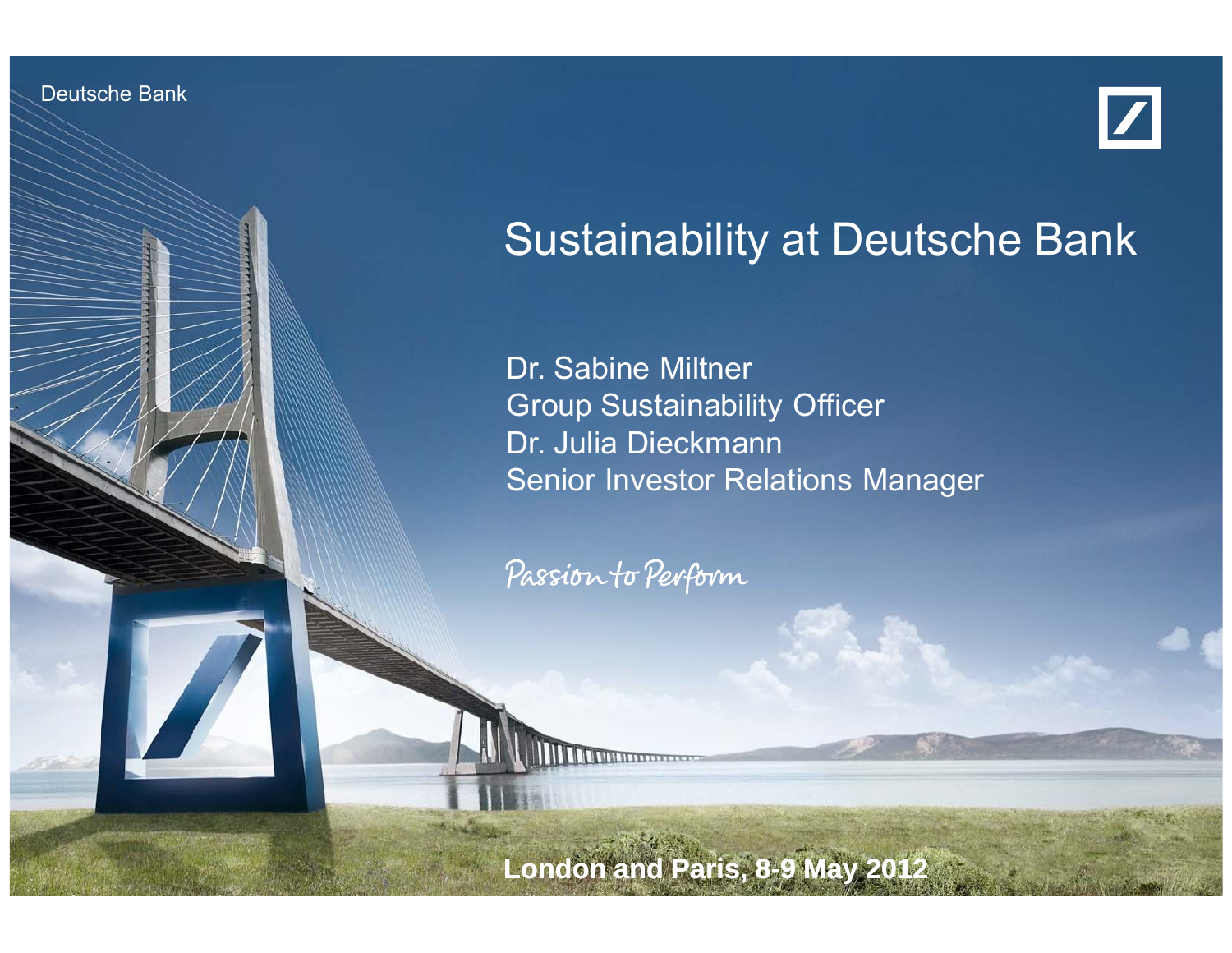



#### Financial overview and sustainability approach 1

- 2 Economics and Corporate Governance
- 3 Environment
- 4**Society**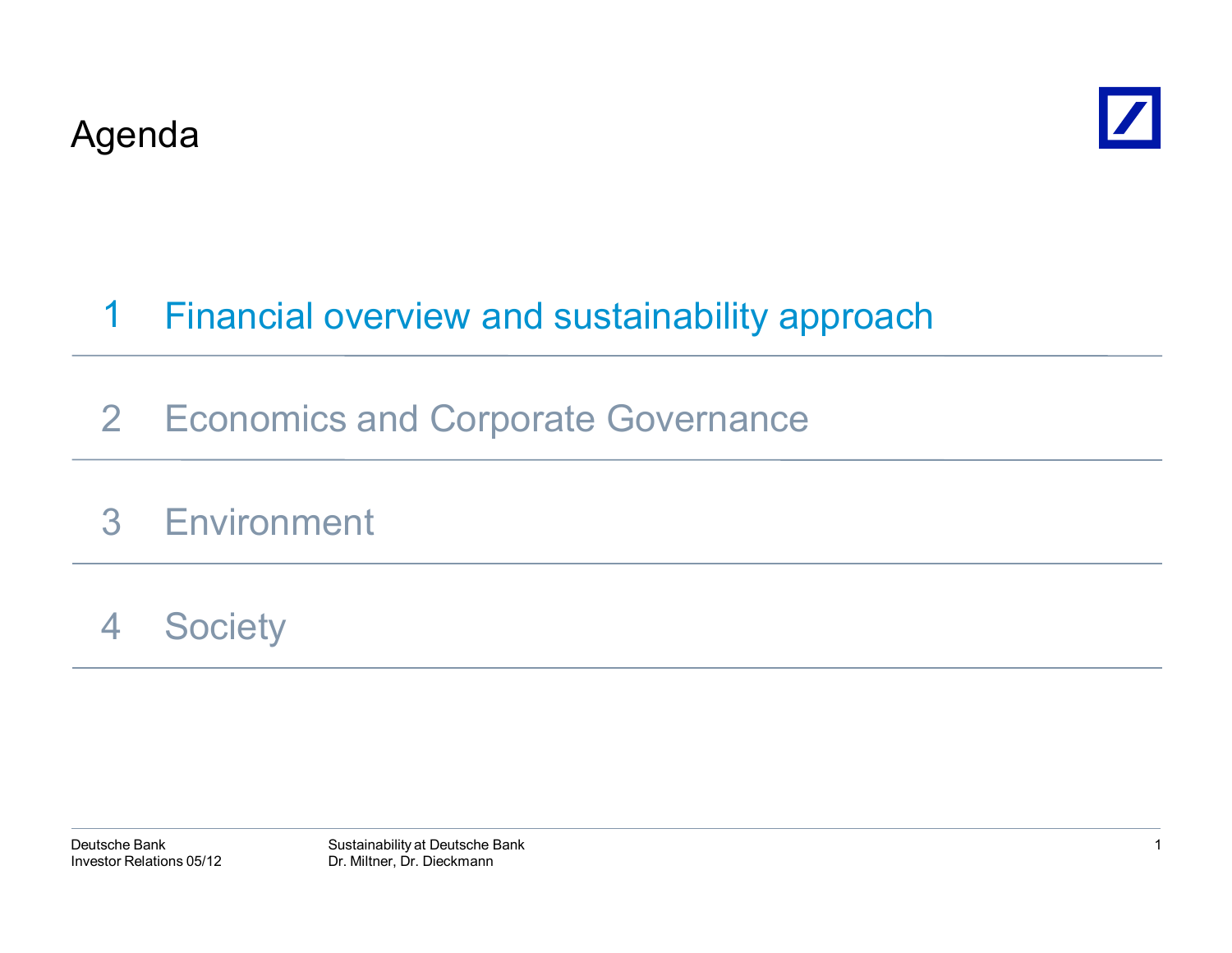### **Overview**

|                                |                                                   | 1Q2012      | 1Q2011      |
|--------------------------------|---------------------------------------------------|-------------|-------------|
| <b>Profitability</b>           | Income before income taxes (in EUR bn)            | 1.9         | 3.0         |
|                                | Net income (in EUR bn)                            | 1.4         | 2.1         |
|                                | Pre-tax RoE (target definition) $(1)$             | 14%         | 22%         |
|                                | Diluted EPS (in EUR)                              | 1.44        | 2.13        |
|                                |                                                   | 31 Mar 2012 | 31 Dec 2011 |
| <b>Capital</b>                 | Core Tier 1 capital ratio                         | 10.0%       | 9.5%        |
|                                | Tier 1 capital ratio                              | 13.4%       | 12.9%       |
|                                | Core Tier 1 capital (in EUR bn)                   | 37.0        | 36.3        |
| <b>Balance</b><br><b>Sheet</b> | Total assets (adjusted, in EUR bn) <sup>(2)</sup> | 1,256       | 1,267       |
|                                | Leverage ratio (target definition) $(3)$          | 21          | 21          |
|                                | Liquidity reserves (in EUR bn) <sup>(4)</sup>     | >195        | 219         |

(1) Based on average active equity<br>(2) Adjusted for netting of derivative

Adjusted for netting of derivatives and certain other components (Total assets according to IFRS were EUR 2,103 bn as of 31 Mar 2012 and EUR 2,164 bn as of 31 Dec 2011)

(3) Total assets (adjusted) divided by total equity (adjusted) per target definition (4) The bank's liquidity reserves include (a) available excess cash held primarily

The bank's liquidity reserves include (a) available excess cash held primarily at central banks, (b) unencumbered central bank eligible business inventory, as well as (c) the strategic liquidity reserve of highly liquid government securities and other central bank eligible assets. Excludes any positions held by Postbank.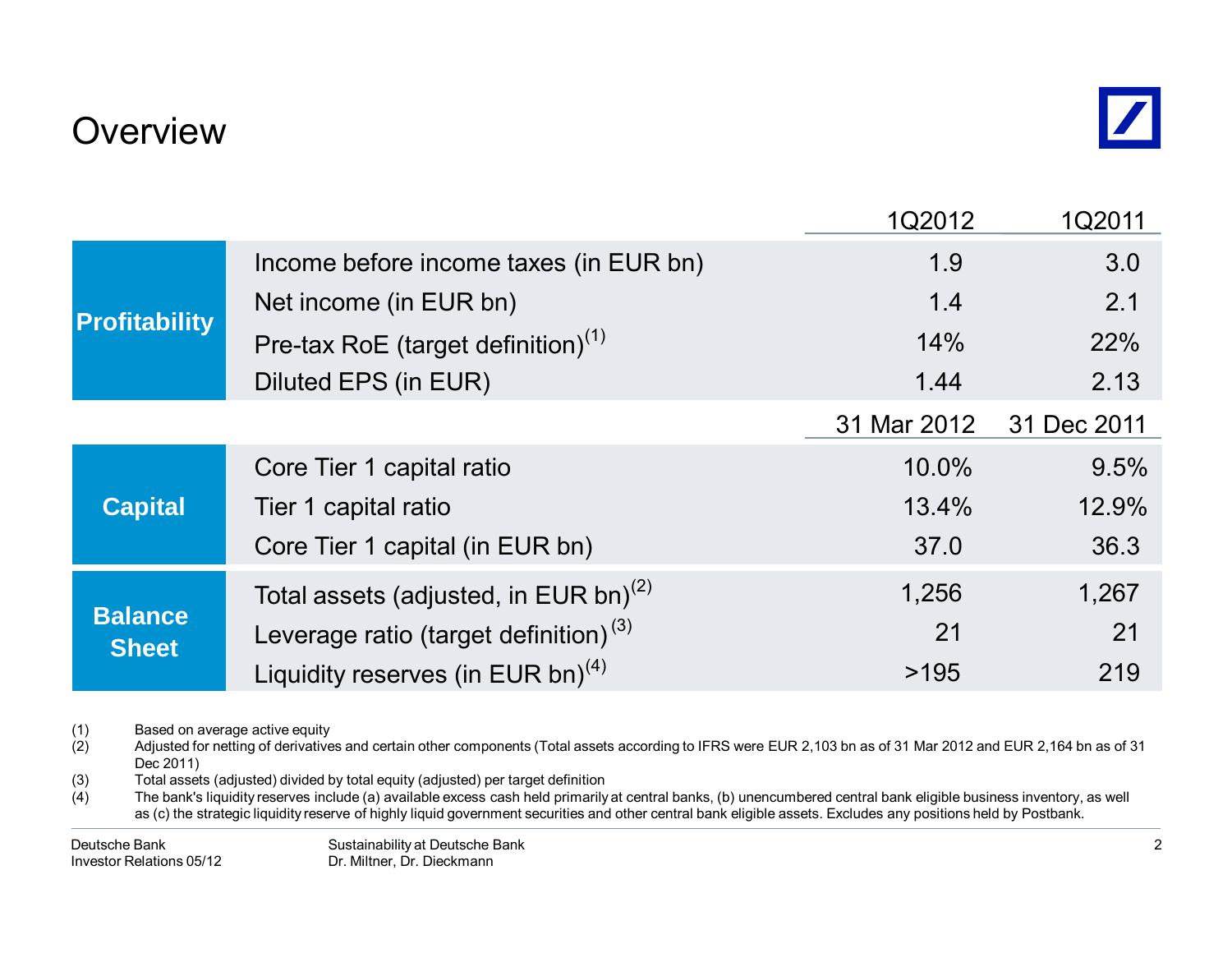### Deutsche Bank's sustainability approach



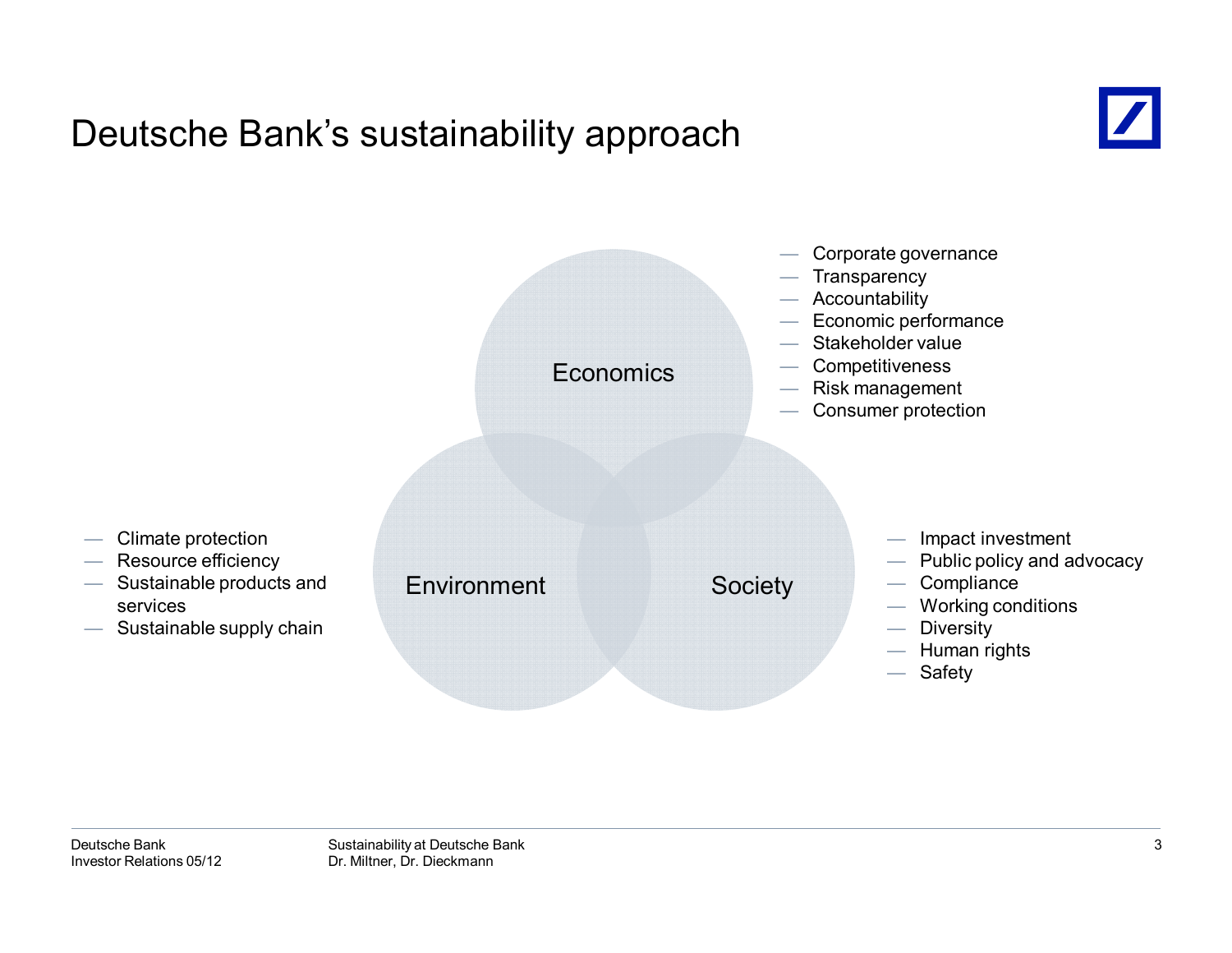# Key sustainability accomplishments in 2011





- Development & implementation of Cluster Munitions Policy
- Sustainable funds and thematic funds of DWS Investments and DB Advisors with a total of EUR 2.5 bn (end of 2011)
- New transparency on management board compensation
- Review of risk taker identification process led to the inclusion of substantially more employees being captured under the regulations (was 168 in 2010, now is 1,363 for 2011)

|   | Fostering of gender diversity by grooming female candidates for executive positions within the bank<br>Deutsche Bank Group committed itself to increase the worldwide proportion of its female senior executives at<br>the Managing Director and Director levels to 25 percent by the end of 2018 (DAX 30 self-commitment)<br>- "Accomplished Top Leaders Advancement Strategy" ("ATLAS")<br>Strategic review of the stakeholder dialogue approach and strengthened engagement with e.g. investors,<br>employees and NGOs |
|---|---------------------------------------------------------------------------------------------------------------------------------------------------------------------------------------------------------------------------------------------------------------------------------------------------------------------------------------------------------------------------------------------------------------------------------------------------------------------------------------------------------------------------|
|   |                                                                                                                                                                                                                                                                                                                                                                                                                                                                                                                           |
| F | Successful recertification of our sustainability management system within the ISO 14001 standard<br>Reduction of Deutsche Bank's carbon net emissions by 80 % compared to the 2007 baseline figures (renewable<br>offsets included)<br>GET FIT: renewable scale-up in developing countries                                                                                                                                                                                                                                |

**E**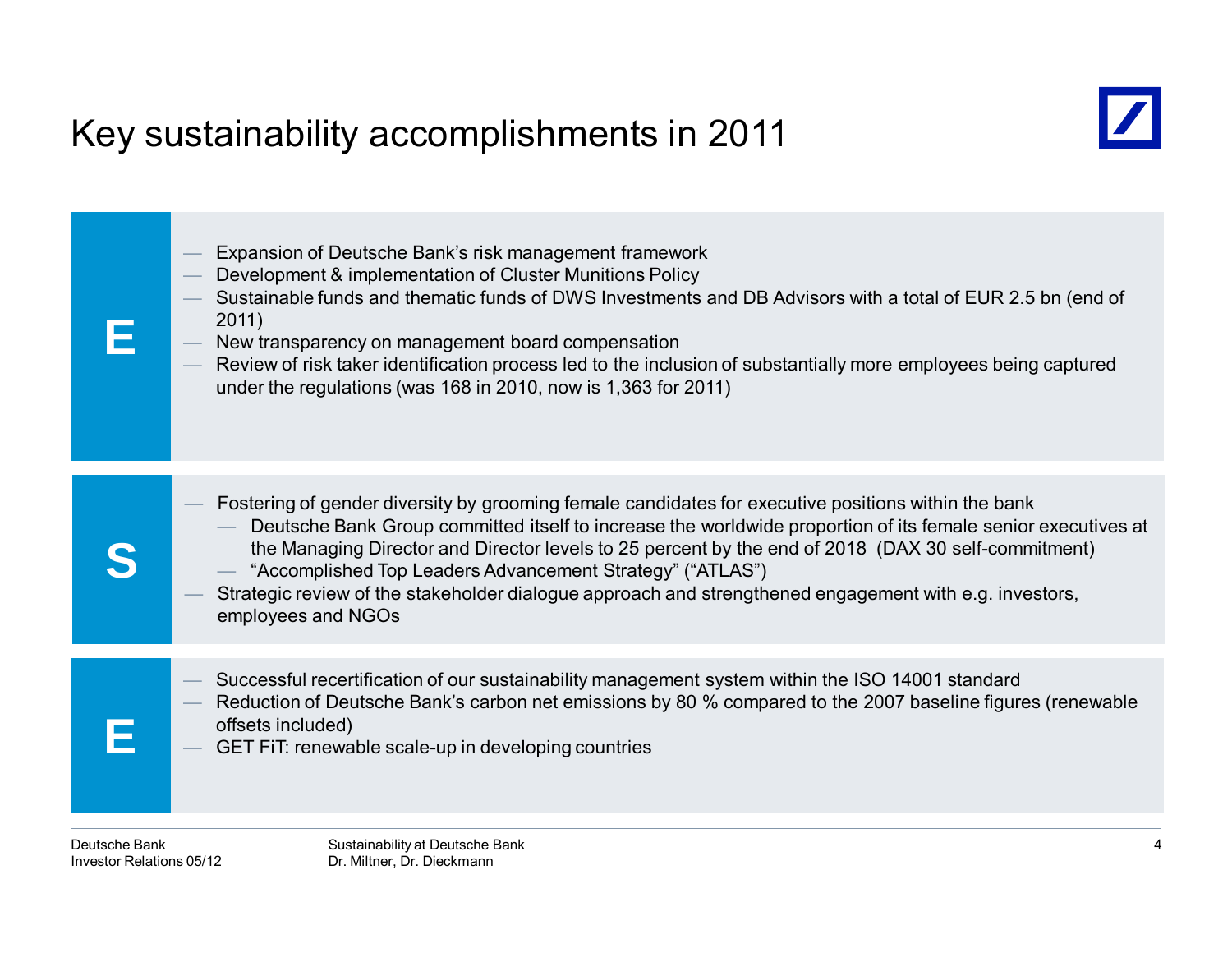# Governance of Deutsche Bank's sustainability management Certified under ISO 14001

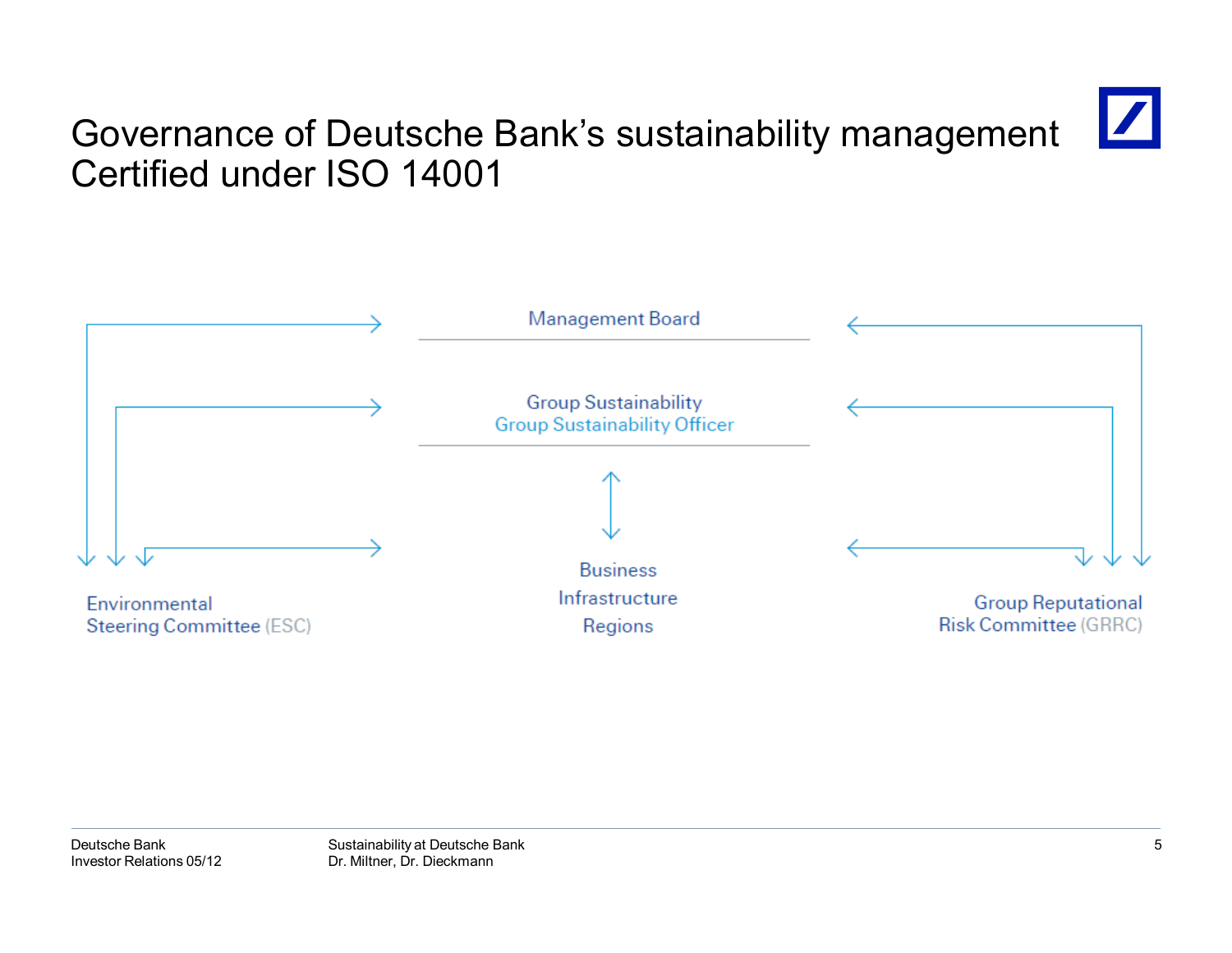



#### Financial overview and sustainability approach 1

# 2 Economics and Corporate Governance

# 3 Environment

#### 4**Society**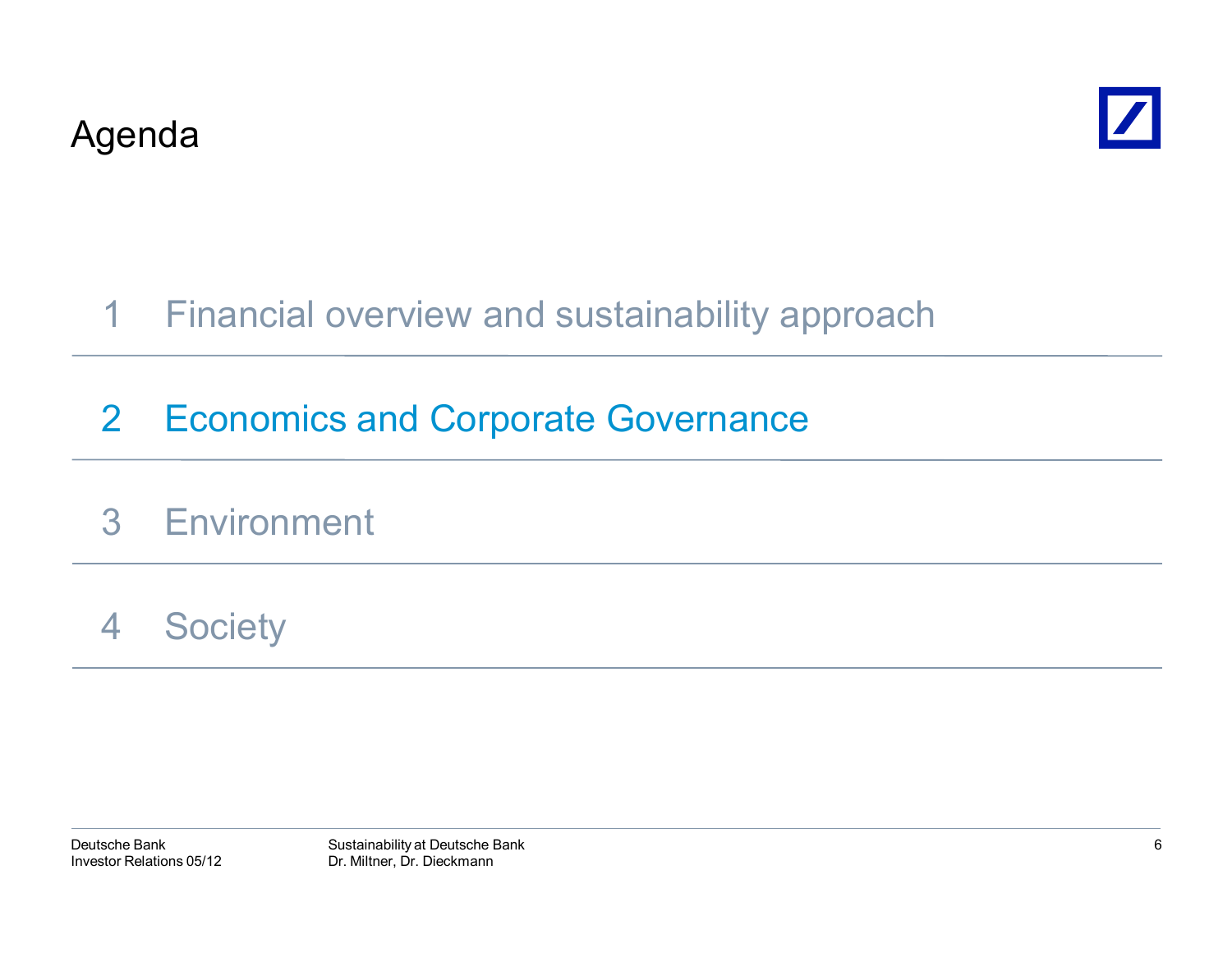### Compensation update



| <b>Regulations</b>                                       | German Institutsvergütungsverordnung (InstVV) remained unchanged<br>Sound review of regulations applicable for our US operations was performed<br>Concerns re uneven level playing field to overseas regulations still remain valid<br>but also inconsistencies within Europe have been observed                                                                                                                                                                                                                                                                                                                                                                                                                           |
|----------------------------------------------------------|----------------------------------------------------------------------------------------------------------------------------------------------------------------------------------------------------------------------------------------------------------------------------------------------------------------------------------------------------------------------------------------------------------------------------------------------------------------------------------------------------------------------------------------------------------------------------------------------------------------------------------------------------------------------------------------------------------------------------|
| <b>Alignment of</b><br>compensation<br><b>structures</b> | During 2011 DB further has aligned compensation structures with the<br>regulations, where necessary<br>Sound review of risk taker identification process ('InstVV regulated employees')<br>led to the inclusion of substantially more employees being captured under the<br>regulations (was 168 in 2010, now is 1,363 for 2011)<br>For regulated staff, deferral percentages (starting at 40% minimum) have been<br>increased, even more performance-based clawbacks have been tightened to<br>better align with profitability and risk of the firm and the divisions<br>For non-regulated staff, the deferred compensation structures have remained<br>broadly the same, but a performance-based clawback has been added |
| <b>February 2012</b><br><b>awards</b>                    | Total deferrals in Feb 2012 at EUR 2.2 bn, vesting over 3 years equalling the<br>amount in Feb 2011<br>Deferred equity / cash split remained unchanged at 50/50                                                                                                                                                                                                                                                                                                                                                                                                                                                                                                                                                            |
| Deutsche Bank<br>Investor Relations                      | Sustainability at Deutsche Bank<br>Dr. Miltner, Dr. Dieckmann                                                                                                                                                                                                                                                                                                                                                                                                                                                                                                                                                                                                                                                              |

Dr. Miltner, Dr. Dieckmann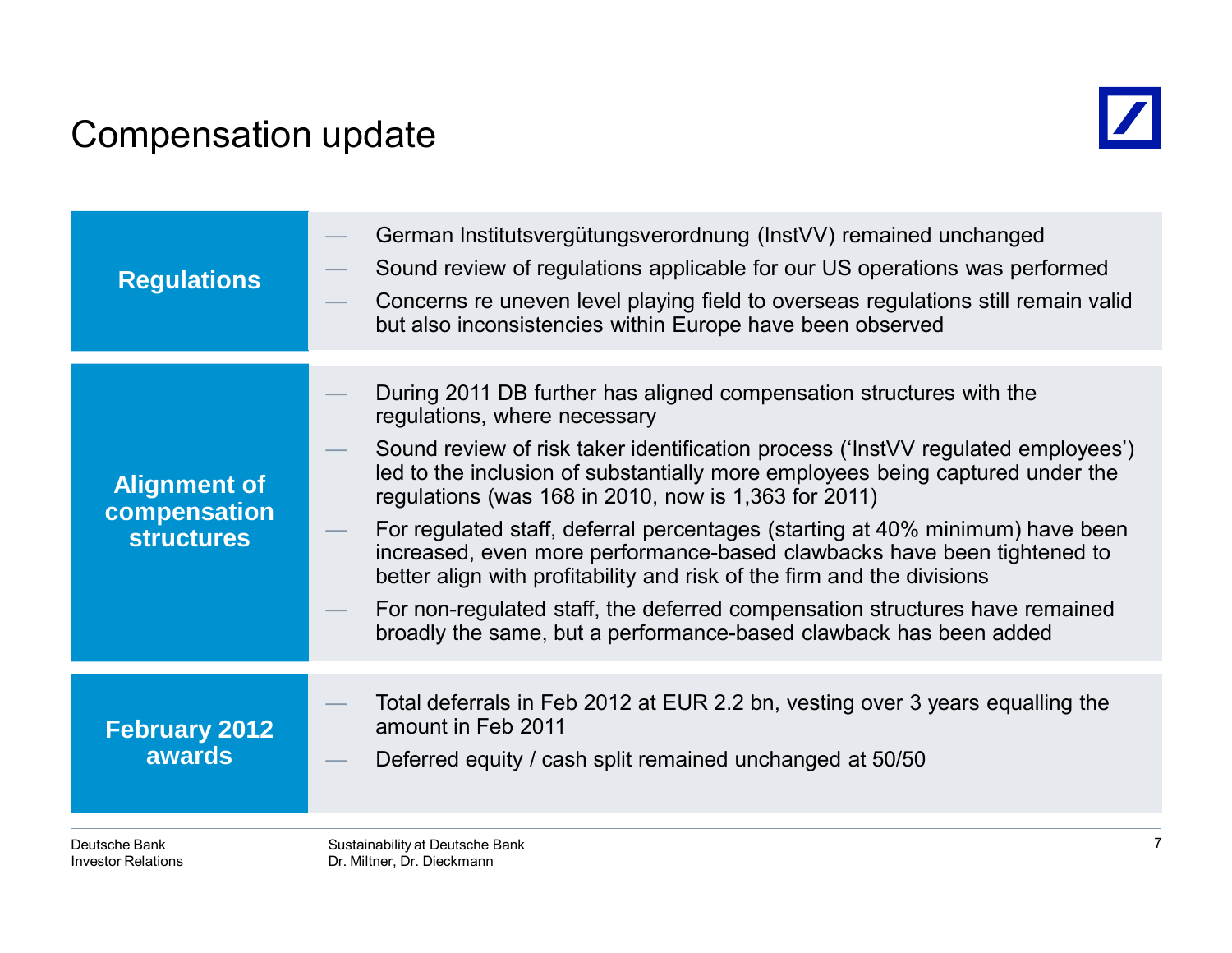# Compensation management





### Variable pay down / revenues up

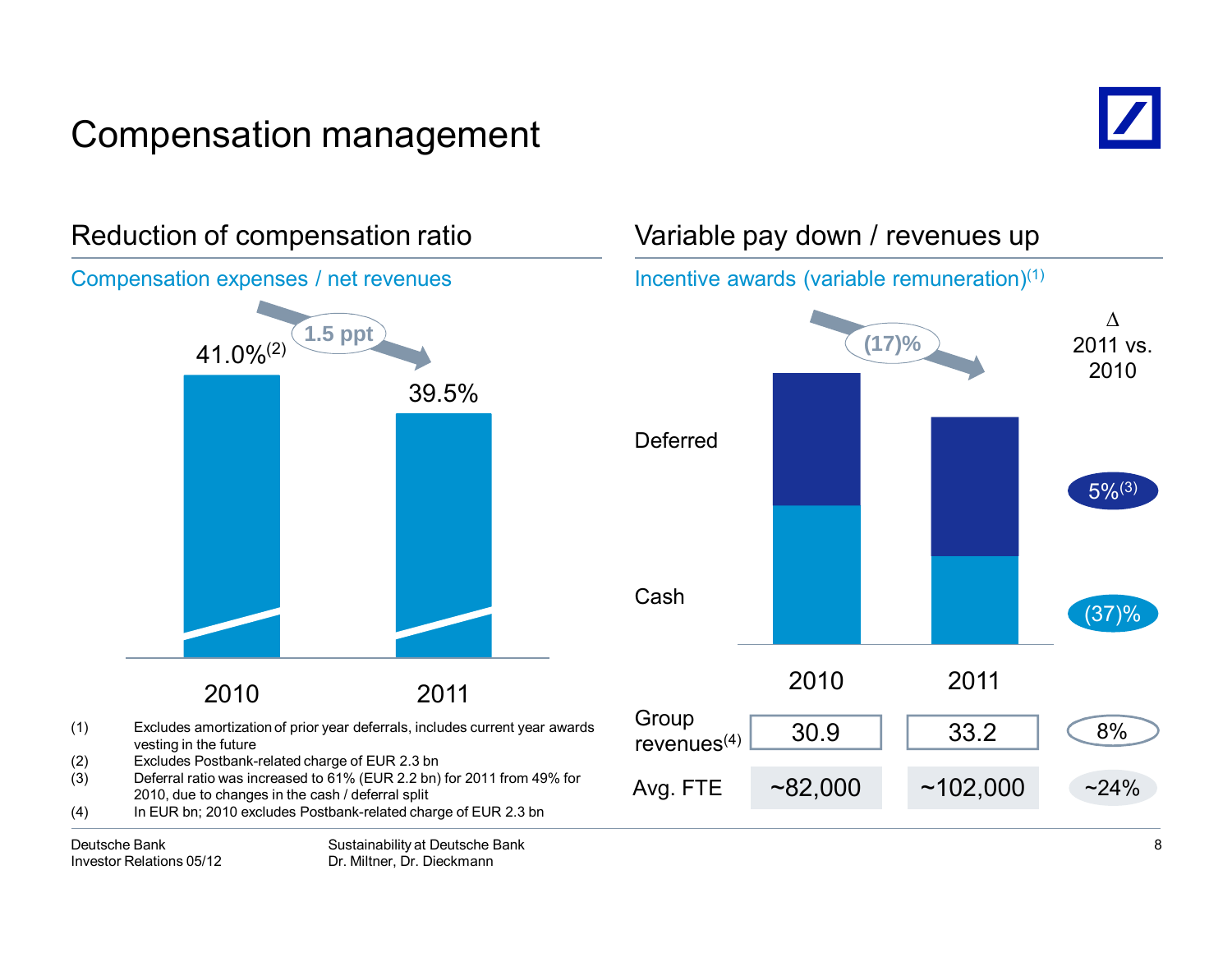# Management Board: Compensation structure (1/2)



 The compensation system takes all applicable statutory and regulatory requirements into account and focuses on ensuring a close link between the interests of the Management Board members and the interests of the shareholders

- The compensation is divided into both nonperformance-related components (= base salary and other benefits) and performance-related components (= Bonus, Long-Term Performance Award (LTPA) and – if applicable – Division Incentive)
- The Bonus depends on the development of the Return on Equity, the LTPA depends on the Relative Total Shareholder Return and the Division Incentive depends on various aspect (eg. CIB results, individual contributions, etc.)
- The total amount from the variable compensation is mostly granted on a deferred basis (at least 60%) or spread out over several years
- At least half of the entire variable compensation is granted as equity-based compensation and therefore directly linked to the performance of the Deutsche Bank share
- Only a maximum of 20% of the variable compensation is paid out in cash immediately (in 2012: about 4%)

### Split / structure of variable compensation

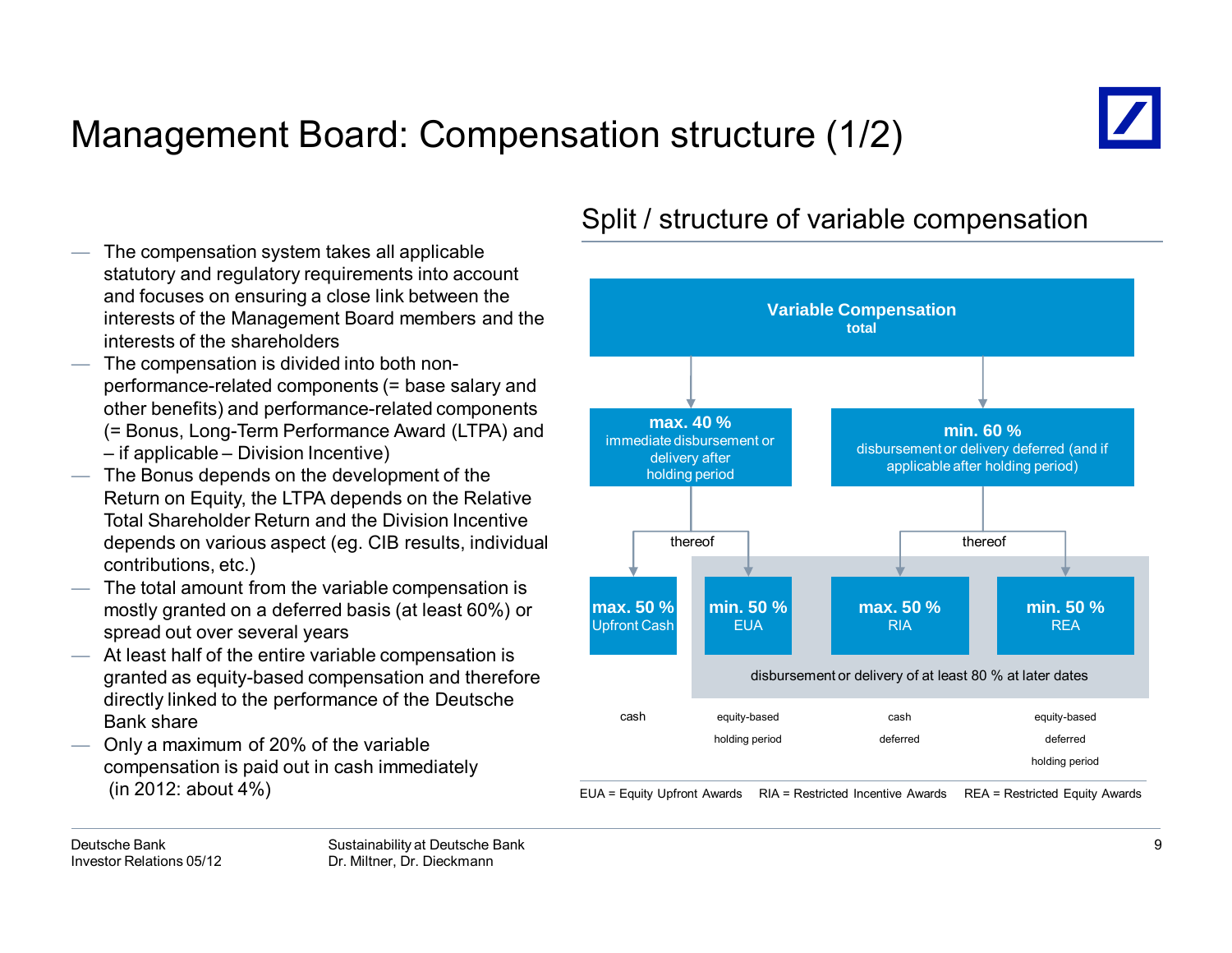# Management Board: Compensation structure (2/2)



All compensation components which are granted deferred or spread out over several years are subject to certain forfeiture condition and make an essential contribution to the long-term nature of the compensation

### Timeframe for disbursement or delivery and non-forfeiture



**Disbursement or delivery (vesting of RIAs at the same time)** 

Vesting followed by a holding period until disbursement or delivery; subject to individual forfeiture conditions during the holding period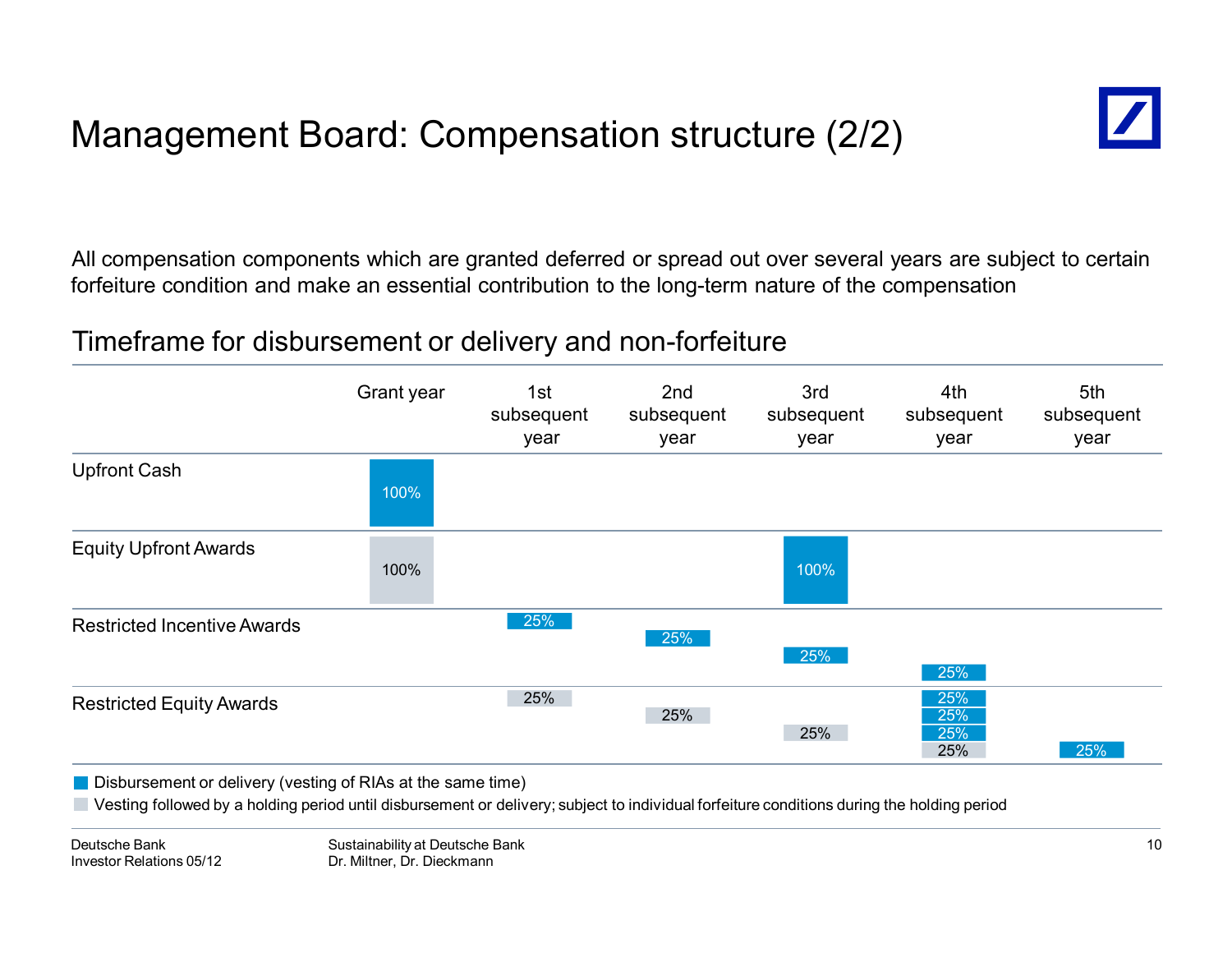# The key functions of Deutsche Bank's compliance processes



(1) Combined staff of the Compliance department and related functions to which services were relocated

Number of compliance training classes attended by Deutsche Bank employees. Decrease in 2010 due to periodicity of trainings. Increase in 2011 due to new risk cultural trainings (trainings: "Security awareness" and "Information classification")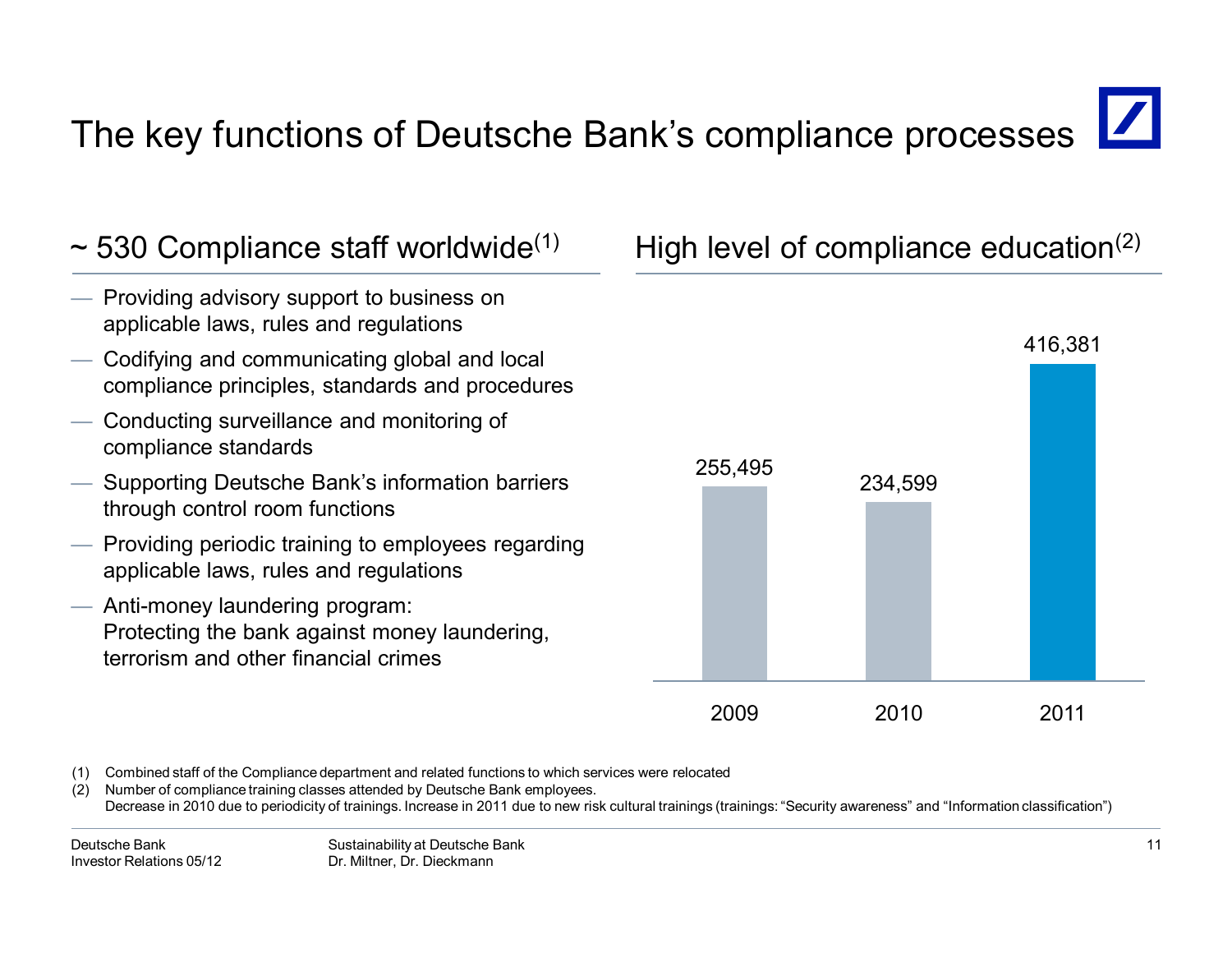### Risk escalation process



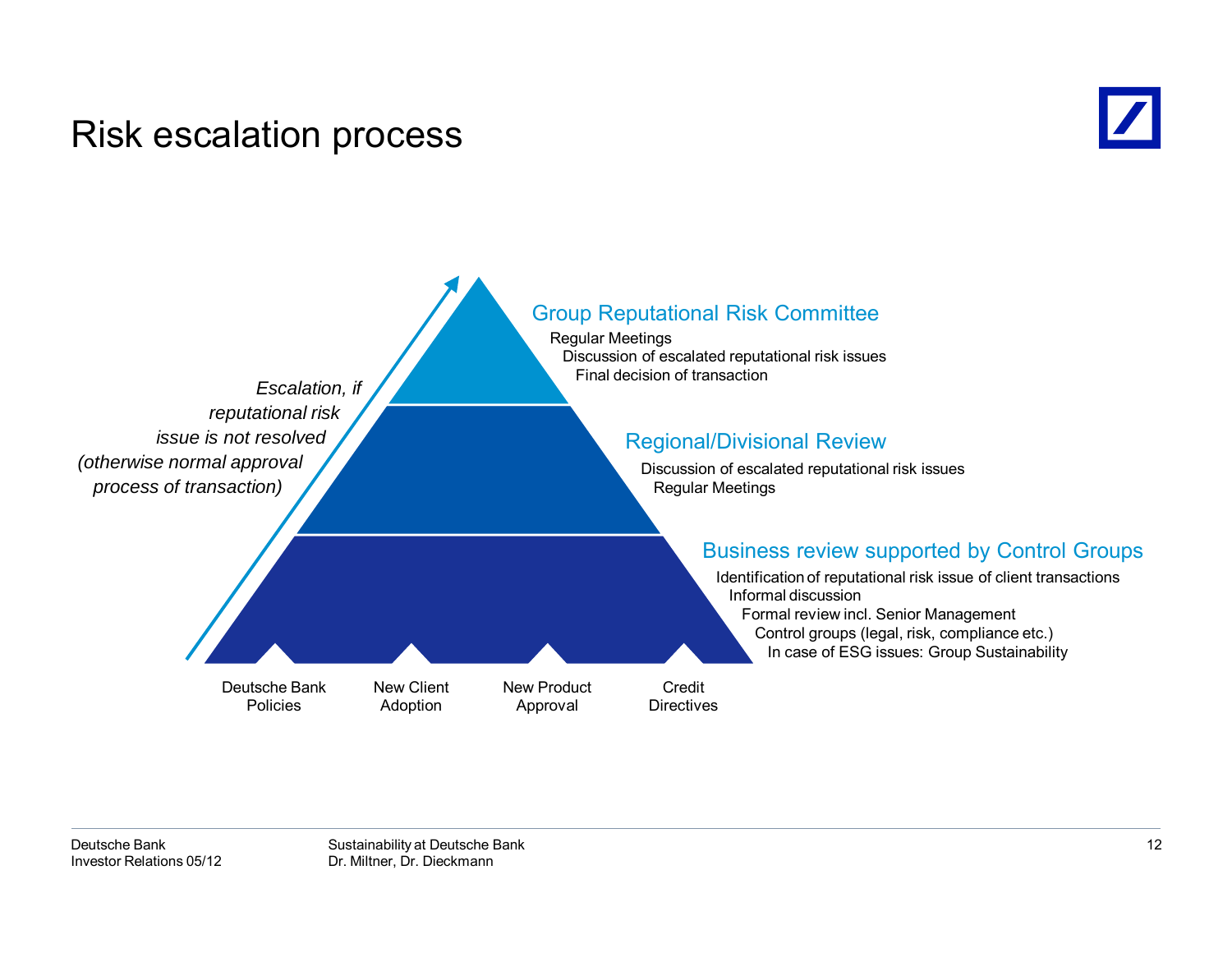# Environmental and Social Risk Framework: Overview



- The Framework, **approved** by the Group Reputational Risk Committee (GRRC) mid 2011, **operationalizes** the Reputational Risk Management Program Policy.
- $\rightarrow$  The Framework includes a **Guidance Note** which further assists in identifying reputational risks that require mitigation.
- → Reputational risks can be inherent in all types of transactions and sectors
- $\rightarrow$ Primary responsibility to identify risks rests with business
- $\rightarrow$ The following **sectors** are covered by the Guidance Note:
- Agriculture & forestry
- **Chemicals**
- Defense equipment
- **Infrastructure**
- Metals & Mining
- Oil & Gas
- **Utilities**
- Other activities with high carbon intensity
- $\rightarrow$  **Training** provided globally to key multipliers such as the Rep Risk Committee Members, Chief Country Officers, Legal & Compliance Heads, Natural Resources Group etc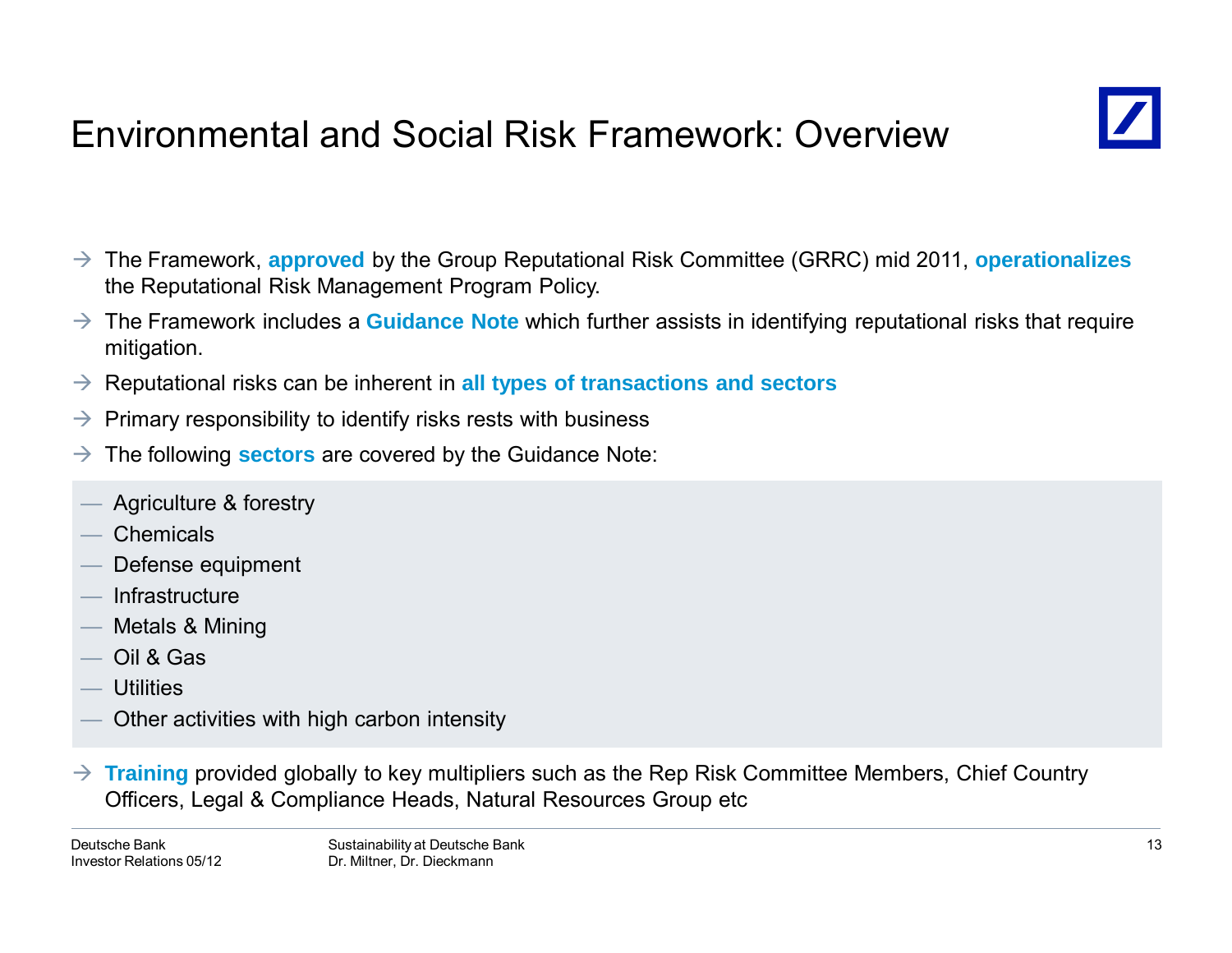## Environmental and Social Risk Framework: Process



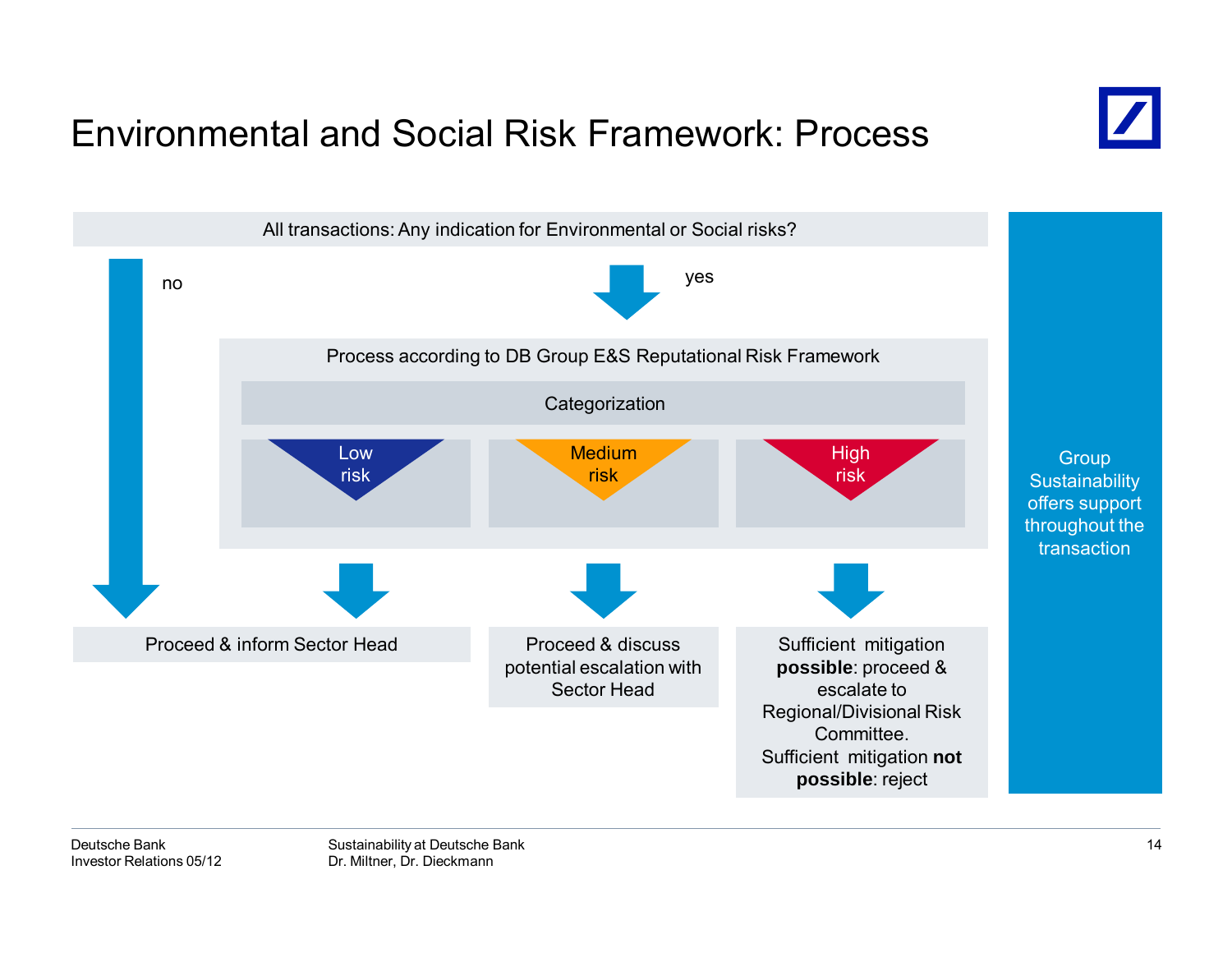# Credit Directives – core principles for our banking business





#### Defense equipment

"We will not consider any involvement in transactions connected with specific types of weapons, in particular antipersonnel landmines, cluster bombs or ABC weapons."…



#### Pornography/"Red Light Area"

"Deutsche Bank will not enter into business relationships with counterparts belonging or being close to the pornographic sector or adjacent areas (red light area)."…



#### Betting & gambling industry

"We specifically do not want to be connected to counterparties within this industry which show signs of proximity to problematic areas (e.g. red light sphere) or which are prone to serve as basis for illegal activities, as for example the handling of cash entails the possibility of money laundering."...



#### Environmental issues

"Deutsche Bank regards the responsible treatment of the environment as an integral part of its corporate identity. […] In addition to complying with the legal provisions relating to environmental protection, we undertake to protect natural resources such as air, water, and soil. […] We will not finance certain globally banned products, e.g. CFC, asbestos."…



#### Embargos & related restrictions

"All European embargoes apply to the entire Deutsche Bank Group. In addition, local regulations that go beyond the restrictions introduced by the EC have to be followed by those directly affected thereby."....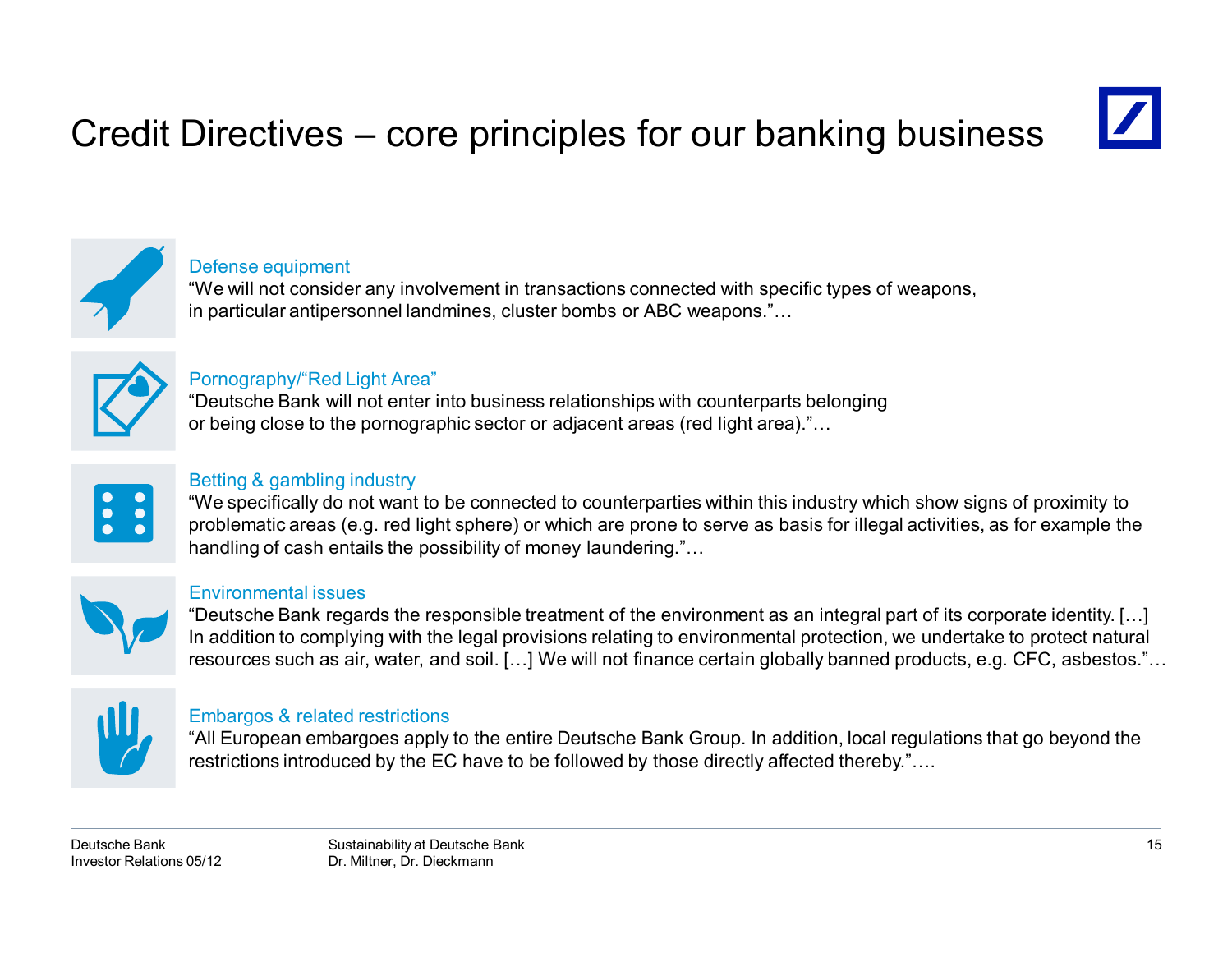16

# Environmental and Social Risk Framework: Facts & Figures

#### # of transactions escalated

|                                                             |    | 2009 |              | 2010  |                | 2011  |
|-------------------------------------------------------------|----|------|--------------|-------|----------------|-------|
| to regional / divisional committees                         | 85 | 100% | 93           | 100%  | 96             | 100%  |
| thereof with environmental and social issues $(1)$          | 9  | 11%  | 11           | 12%   | 9              | 9%    |
| to Group Reputational Risk Committee                        | 4  | 4.7% | 5            | 5.4%  | 3              | 3.1%  |
| thereof with environmental and social issues <sup>(1)</sup> |    | 1%   | $\mathbf{0}$ | $0\%$ | $\overline{0}$ | $0\%$ |
| <b>Total</b>                                                | 89 | 100% | 98           | 100%  | 99             | 100%  |
| thereof with environmental and social issues <sup>(1)</sup> | 10 | 11%  | 11           | 11%   | 9              | 9%    |

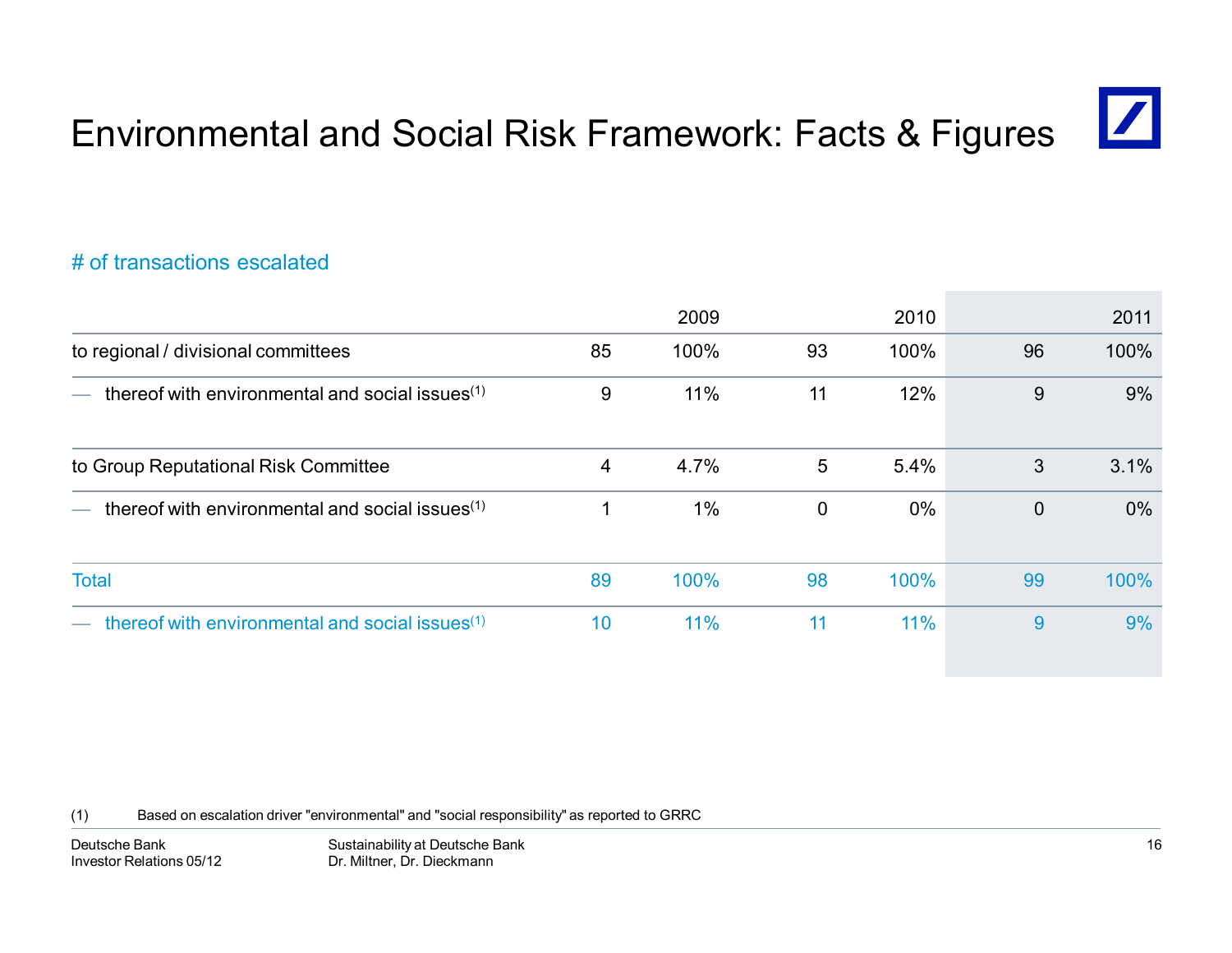

"We will not do business with companies which produce the bombs. We will not do<br>business with companies which produce key components. Nor will we do business with<br>groups where the contribution of cluster munitions to the g

- 
- 2H 2011

.We agree with international policy makers that transparency in agricultural commodity derivatives market should be enhanced, measures to avoid misconducts should be strengthened and we have taken appropriate measures." *Dr. Josef Ackermann, CEO of Deutsche Bank AG, 2012*

- Proactive stakeholder dialogue with NGOs, other financial institutions, policy makers and industry associations
- Result: In 2012 Deutsche Bank will refrain from launching staple-based public exchange traded products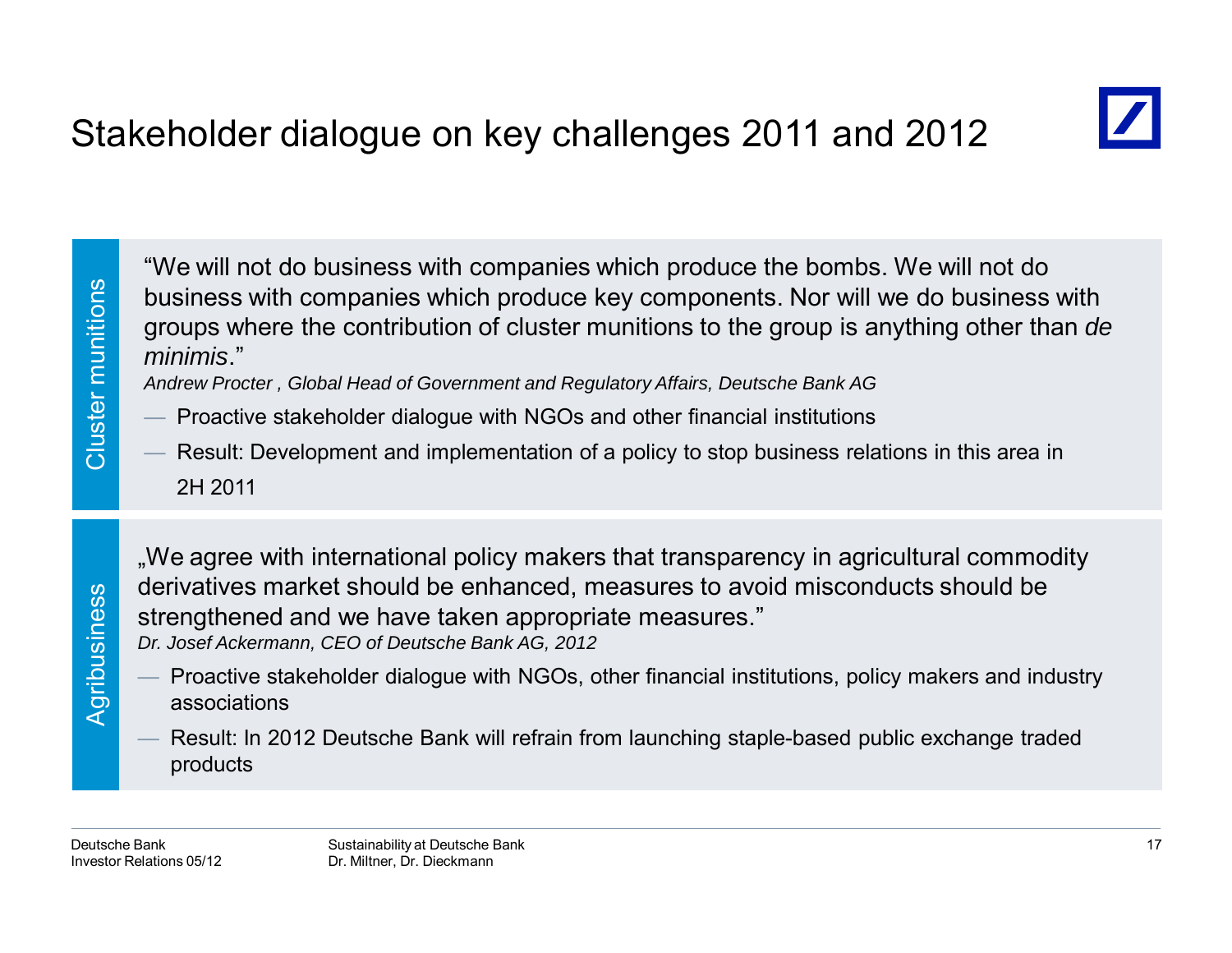# Cluster Munitions Policy established in 2011





- Guidance on the practical implementation of Board decision to exit relationships and not to engage in new business with cluster munitions manufacturers, distributors and companies that produce key components of cluster munitions
- Business relations with conglomerates that among other products also manufacture cluster munitions or key components of cluster munitions are covered
- New business only when client makes a firm commitment to exit this line of business as soon as possible
- Oslo Convention on Cluster Munitions followed
- Consultation of 3 external research providers (Ethix SRI Research, sustainalytics, Oekom Research AG)
- Monitoring implemented in internal systems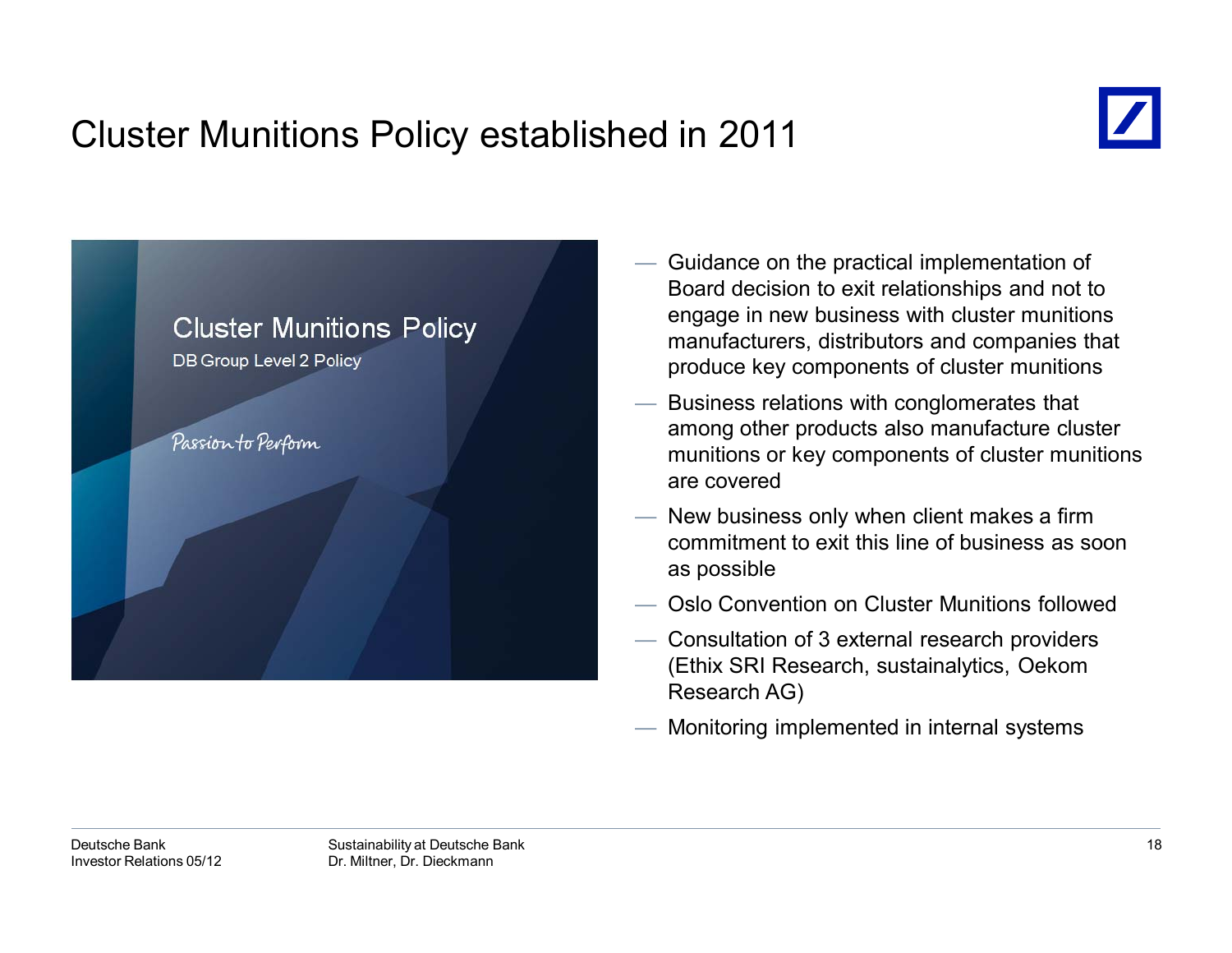# Sustainability at Corporate & Investment Bank (1/2)

#### Renewable energy market

- Deutsche Bank considers the renewable energy market as having considerable business potential
- Prospects are positive despite setbacks and uncertainty

### Project financing

- Deutsche Bank's project finance team has been at the forefront of the Group's involvement in renewable energy since 1999
- 2011 assisting clients on the development and financing of renewable energy projects with installed capacity with  $\sim$  3GW

#### Carbon markets

 At the end of 2011, Deutsche was involved in more than 85 Clean Development Mechanism and Joint Implementation projects, which are expected to generate and estimated 215 millions emissions credits by 2015



- Best renewable Energy Finance House –Europe by Environmental Finance and Carbon Finance magazine
- $-$  Top rankings in the Energy Risk magazine's Environmental Ranking
	- European Emissions House of the Year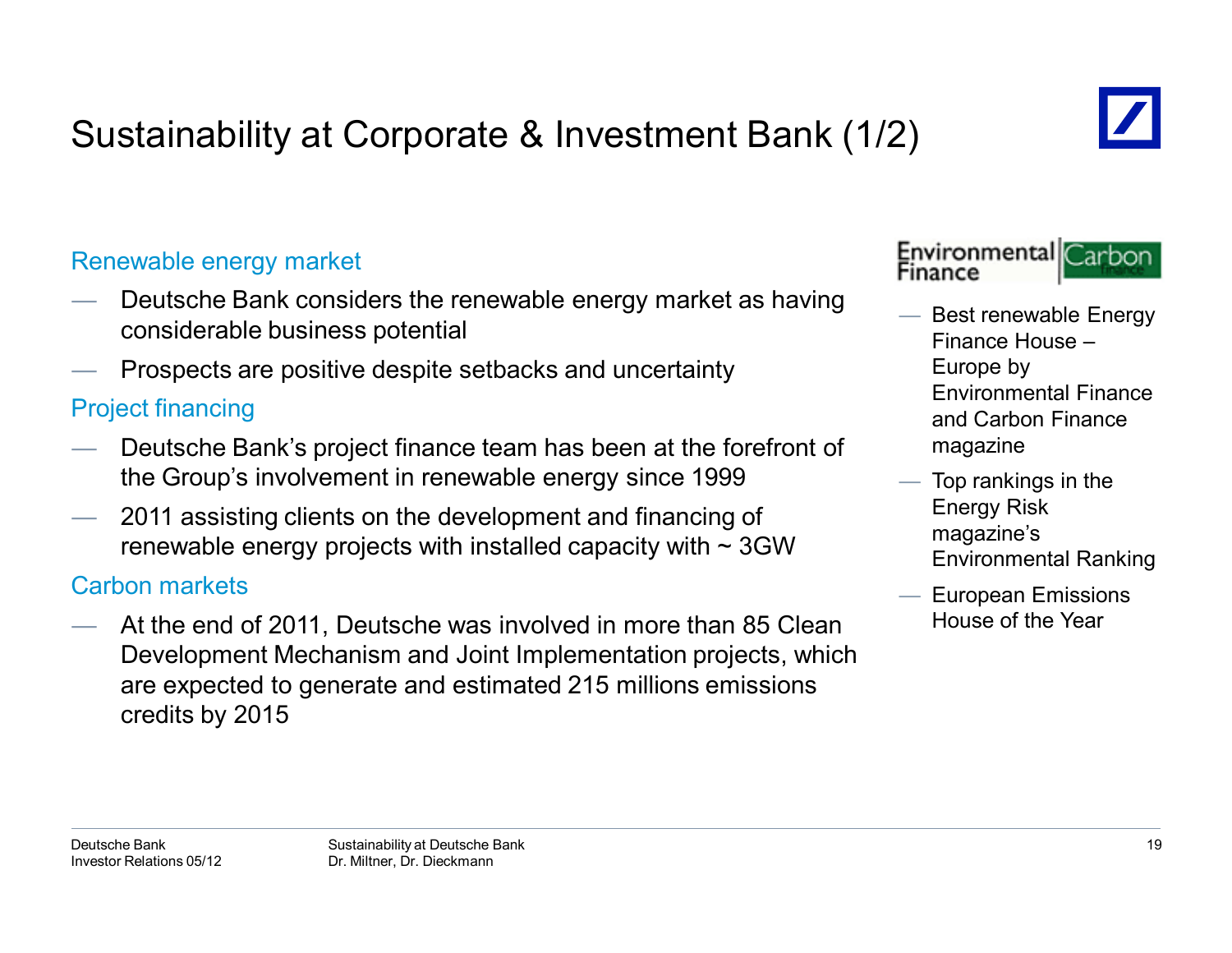

### Sustainability at Corporate & Investment Bank (2/2) Selected renewable and cleantech deals and transactions

### Renewable energy and clean technology transactions

#### Corporate & Investment Bank

| (Volume in EUR m)                                               | 2009  | 2010  | 2011  |
|-----------------------------------------------------------------|-------|-------|-------|
| <b>Public Merger &amp; Acquisition</b><br>transactions $(1)(2)$ | 446   | 225   | 5.435 |
| Equity and debt issuances                                       | 3.195 | 1,393 | 2,290 |
| Project Finance <sup>(1)(3)</sup>                               | 219   | 1,388 | 2,117 |

#### Selected renewable energy and clean technology deals

Merger & Acquisition (Volume in EUR m)

Sale of 60% of Sunpower to Total, USD 1,300 m

Sale of Landis + Gyr to Toshiba, USD 2,300 m

- (1) Excluding undisclosed transactions
- (2) Significant rise in M&A transactions between 2009 and 2011 due to different numbers of confidential deals in these years.
- (3) Significant rise in Project Finance deals due to increased sector activity, utility scale projects, and strong legislative support in different European countries.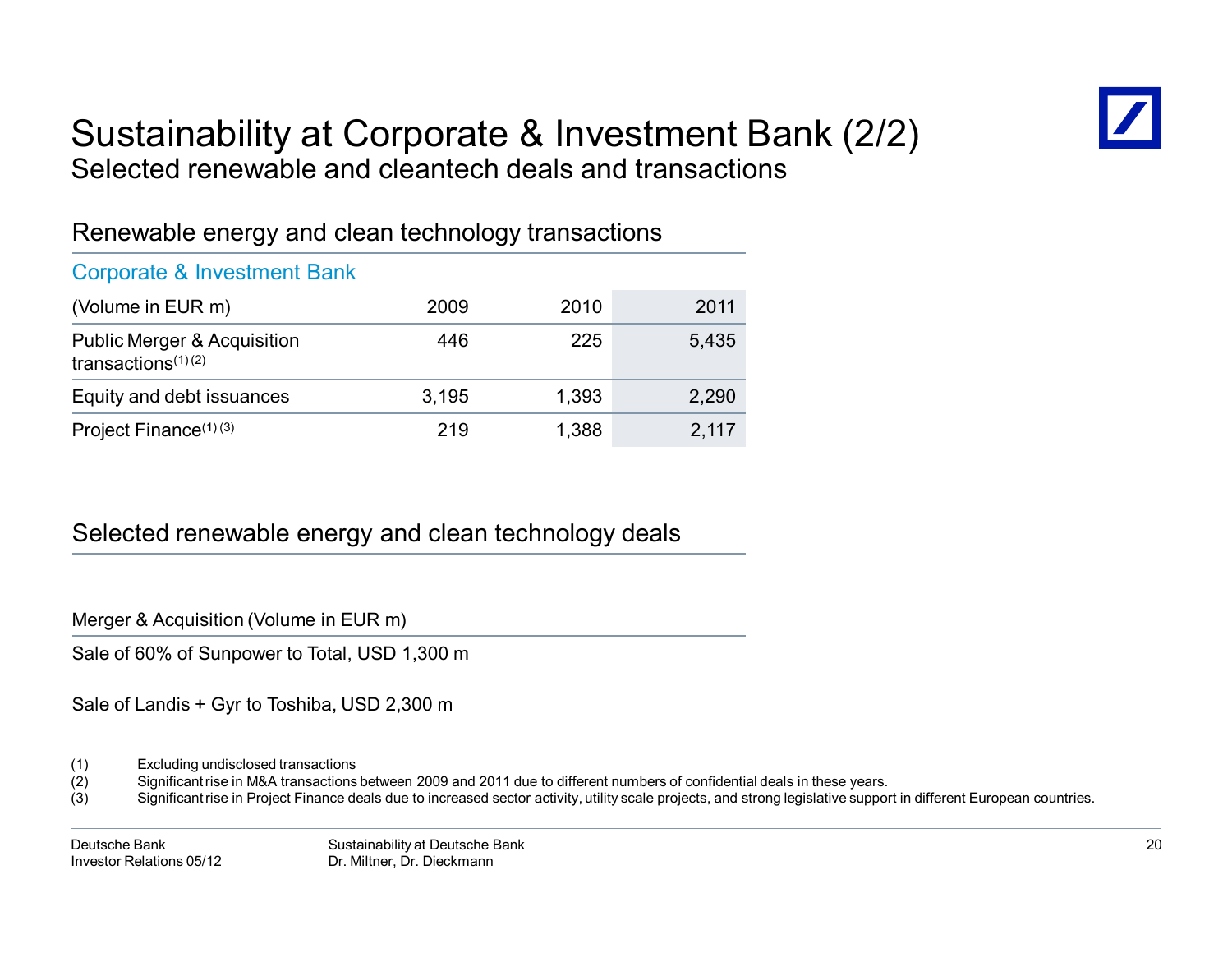### Sustainability at Private & Business Clients (1/2) Sustainability products & barrier-free branches and ATMs



### Sustainable & "green" products

#### Private & Business Clients

| Volume in EUR m                                                                          | 2009        | 2010        | 2011  |
|------------------------------------------------------------------------------------------|-------------|-------------|-------|
| Loans                                                                                    |             |             |       |
| KfW loans granted to PBC clients in Germany                                              | 1,214       | 1,578       | 1,168 |
| KfW green loans granted to private clients in<br>Germany                                 | 474         | 630         | 585   |
| Green loans granted to PBC clients in Germany                                            | $n/a^{(1)}$ | 80          | 132   |
| <b>Investment products</b>                                                               |             |             |       |
| Volumes in sustainable investment in PBC accounts<br>in Germany                          | $n/a^{(1)}$ | $n/a^{(1)}$ | 353   |
| Volumes in sustainable investment funds in PBC<br>accounts in Europe (excluding Germany) | $n/a^{(1)}$ | $n/a^{(1)}$ | 144   |

- Student loan product
	- helps people to finance their university education and makes higher education more accessible to young people
	- $-$  An achievement bonus rewards good graduation results and reduces the applicable effective interest rate
- In 2011 Deutsche Bank had 491 barrier-free branches and ATMs as well as 4,020 ATMs and banking terminals with Braille

(1) Product has been introduced after this date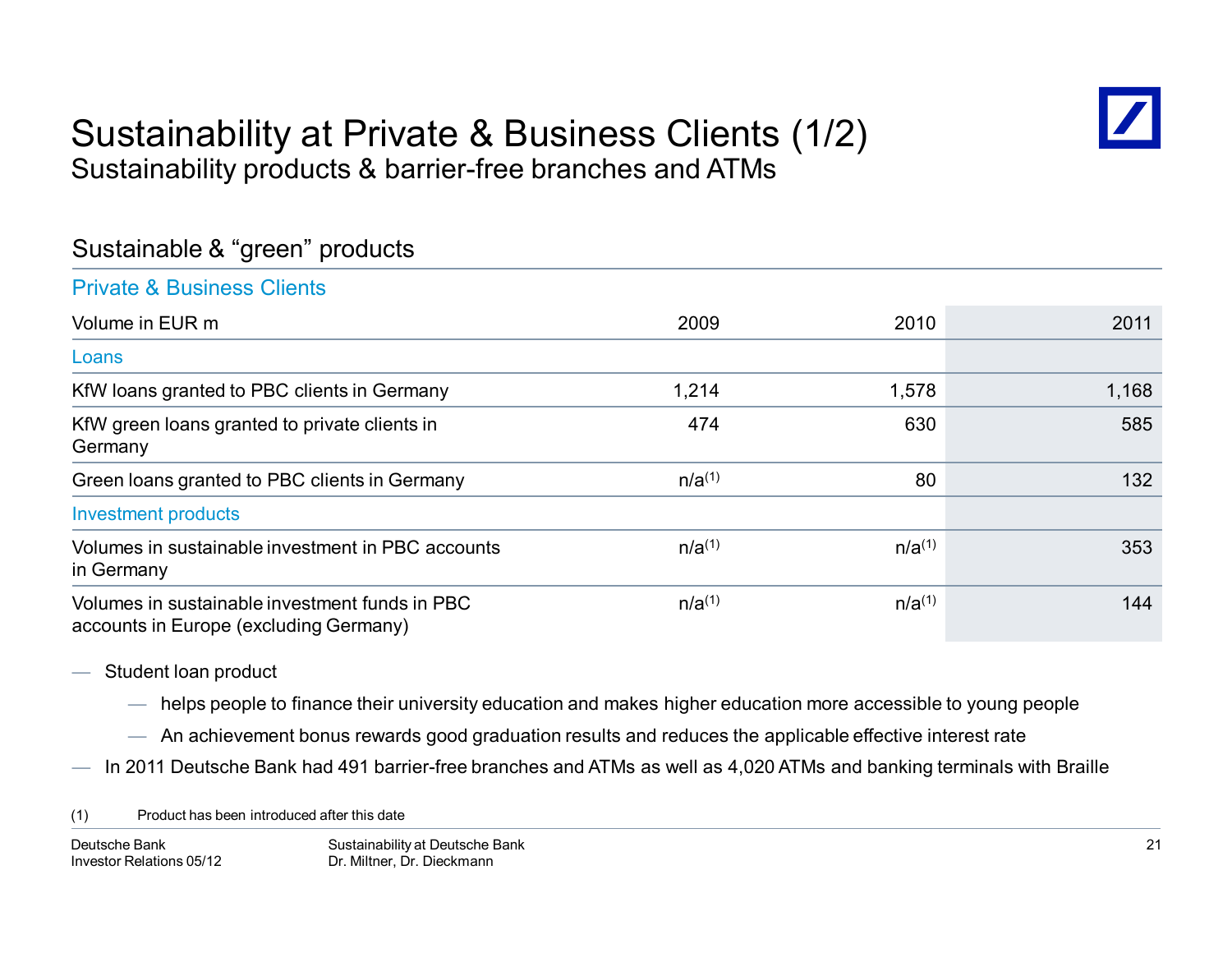### Sustainability at Private and Business Clients (2/2) Customer loyalty & client protection





- Award for best advisory service in branches— Award for "Best investment consulting"
	- by €uro Am Sonntag (on Sunday)

<sup>1</sup> Source: Private & Business Clients, Client Survey, TNS Infratest Financial Research Institute

<sup>2</sup> TRI\*M (Measure, Manage, Monitor) is the globally leading system for stakeholder management and client loyalty. It is tailored to the individual needs of companies in order to incorporate information from all stakeholder groups into the decision-making process

#### Client protection

#### Responsible Banking Codex for retail banking products

- Measures to continuously works on building customers' trust include new advisory processes as well as increased transparency and disclosure in product descriptions
- Deutsche is introducing a Responsible Banking Codex for its products
- Implementation of the Codex will be supervised on a continuous basis by a senior management panel
- Appointment of a Chief Client Officer in 2010, with the responsibility of being a visible partner for our clients and protecting their long-term interests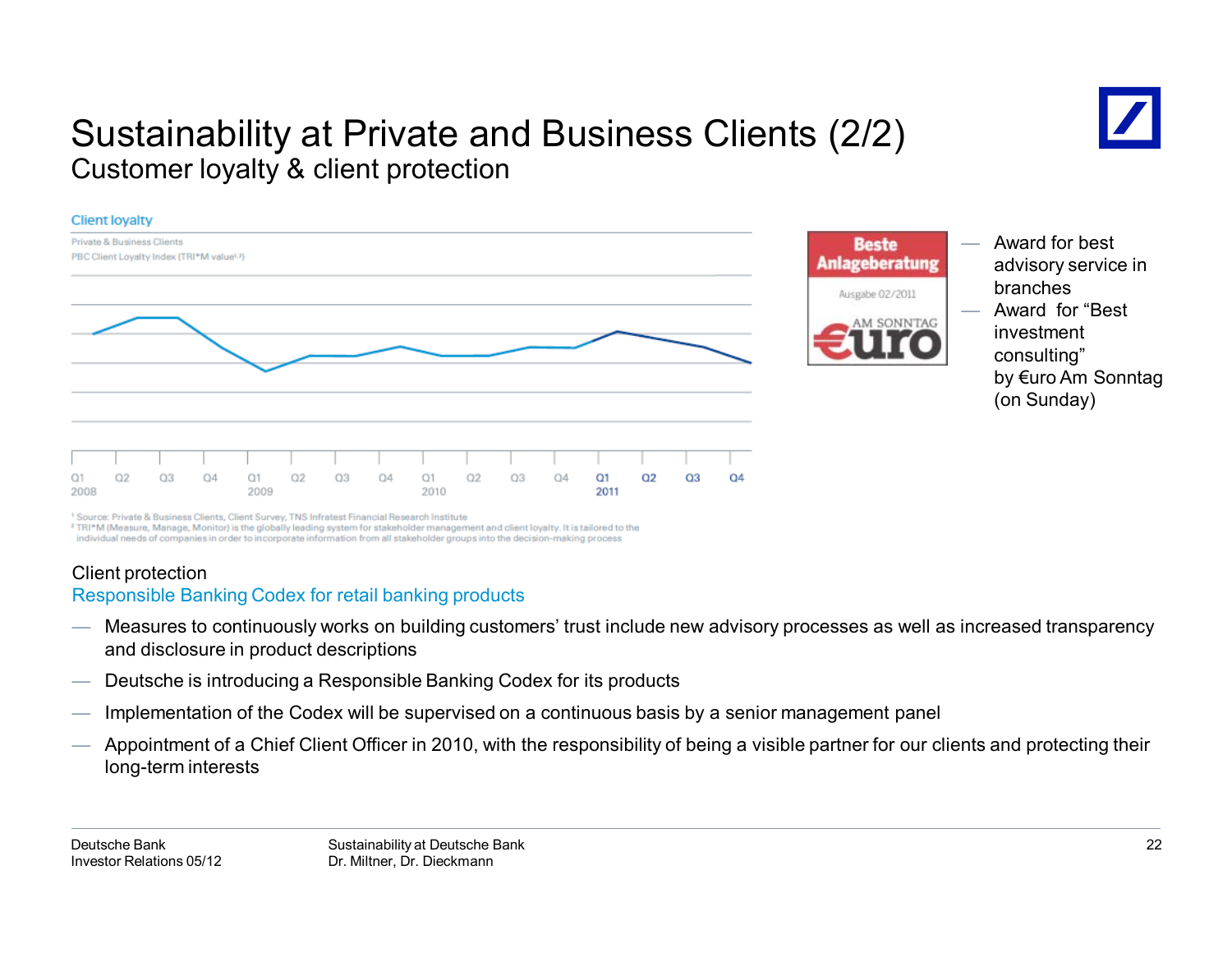# Sustainability at Asset Management



- Globally more than 20 people in various teams, asset classes and research roles involved in sustainability products
- Policies/Collaborations/Initiatives
	- Signatory of the UN Principles of Responsible Investing (UN PRI) since 2008
	- DWS/DeAM ESG Directive for Portfolio Management, DWS/DeAM proxy voting policy contains various ESG aspects
- Research

Investor Relations 05/12

— DB Climate Change Advisor Research Think Tank

Dr. Miltner, Dr. Dieckmann

— ESG ratings embedded in DB Advisors/DWS proprietary research platform ("G-Cube")

Sustainability and climate change funds

Deutsche Asset Management

| Deutsche Asset Management                                                                                        |                                              |         |         |         |
|------------------------------------------------------------------------------------------------------------------|----------------------------------------------|---------|---------|---------|
| In EUR bn<br>Total Assets under Management (AuM)<br>Total AuM sustainability and climate-change-related<br>funds |                                              | 2009    | 2010    | 2011    |
|                                                                                                                  |                                              | 495,811 | 549,872 | 543,973 |
|                                                                                                                  |                                              | 3,123   | 2,877   | 2,524   |
| of which:                                                                                                        |                                              |         |         |         |
|                                                                                                                  | - funds with a comprehensive ESG orientation | 0,623   | 0,911   | 1,099   |
| funds with a "green" or climate change thematic<br>$\overline{\phantom{0}}$<br>focus                             |                                              | 2,262   | 1,820   | 1,014   |
| funds with a focus on ethical themes                                                                             |                                              | 0.239   | 0.145   | 0.411   |
| Deutsche Bank                                                                                                    | Sustainability at Deutsche Bank              |         |         | 23      |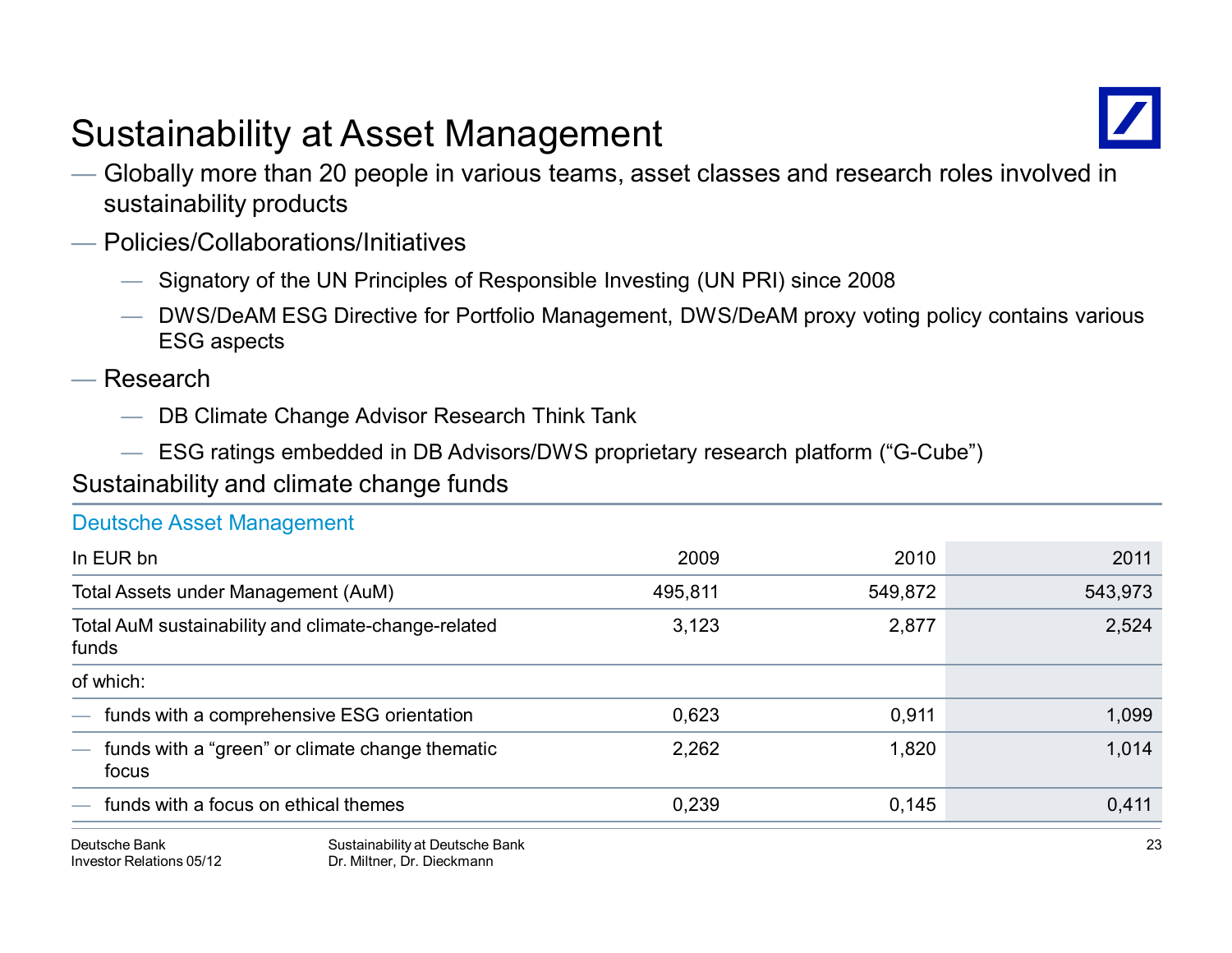



#### Financial overview and sustainability approach 1

2 Economics and Corporate Governance

#### 3**Environment**

4**Society**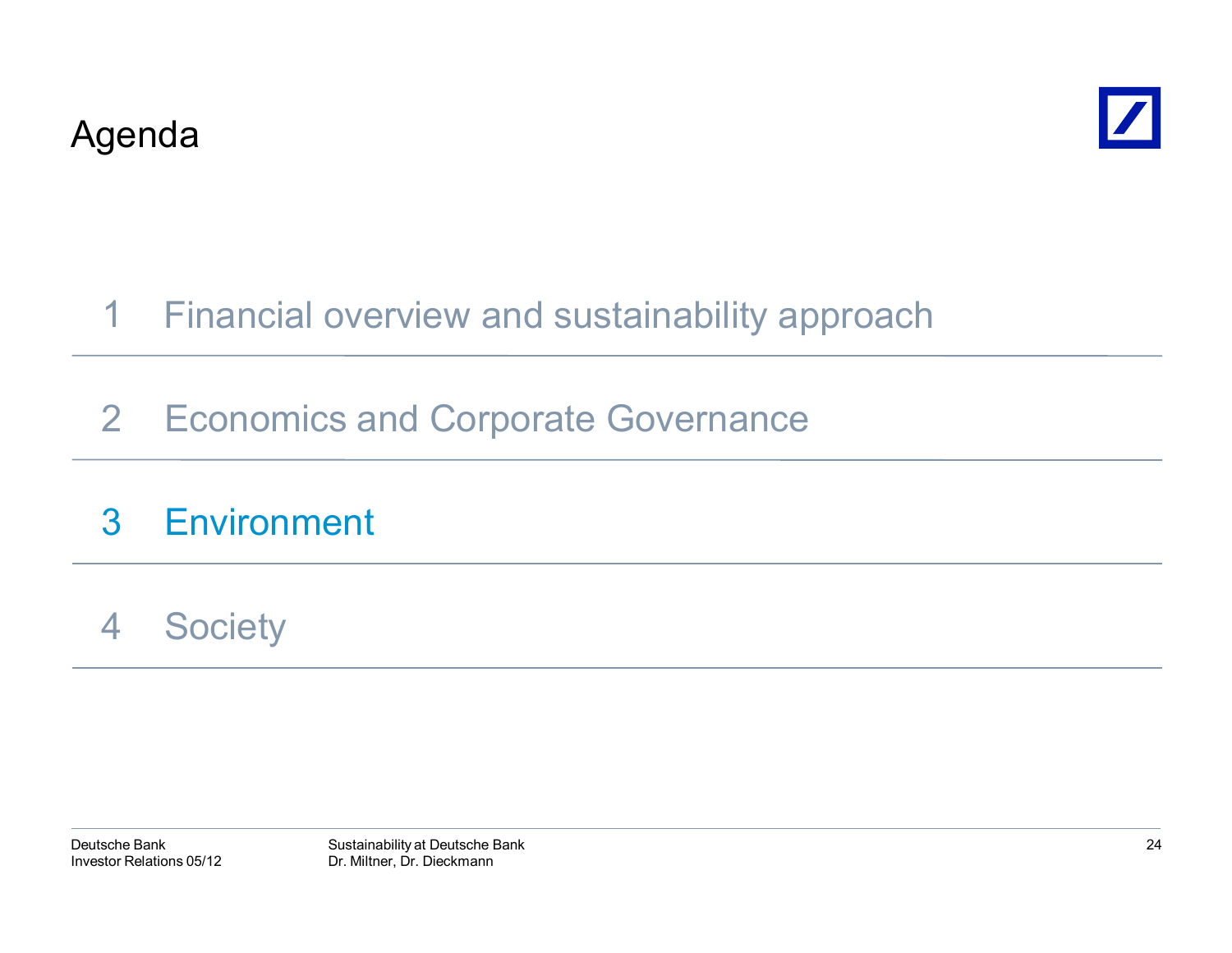### Deutsche Bank's climate strategy





### National and international policy dialogue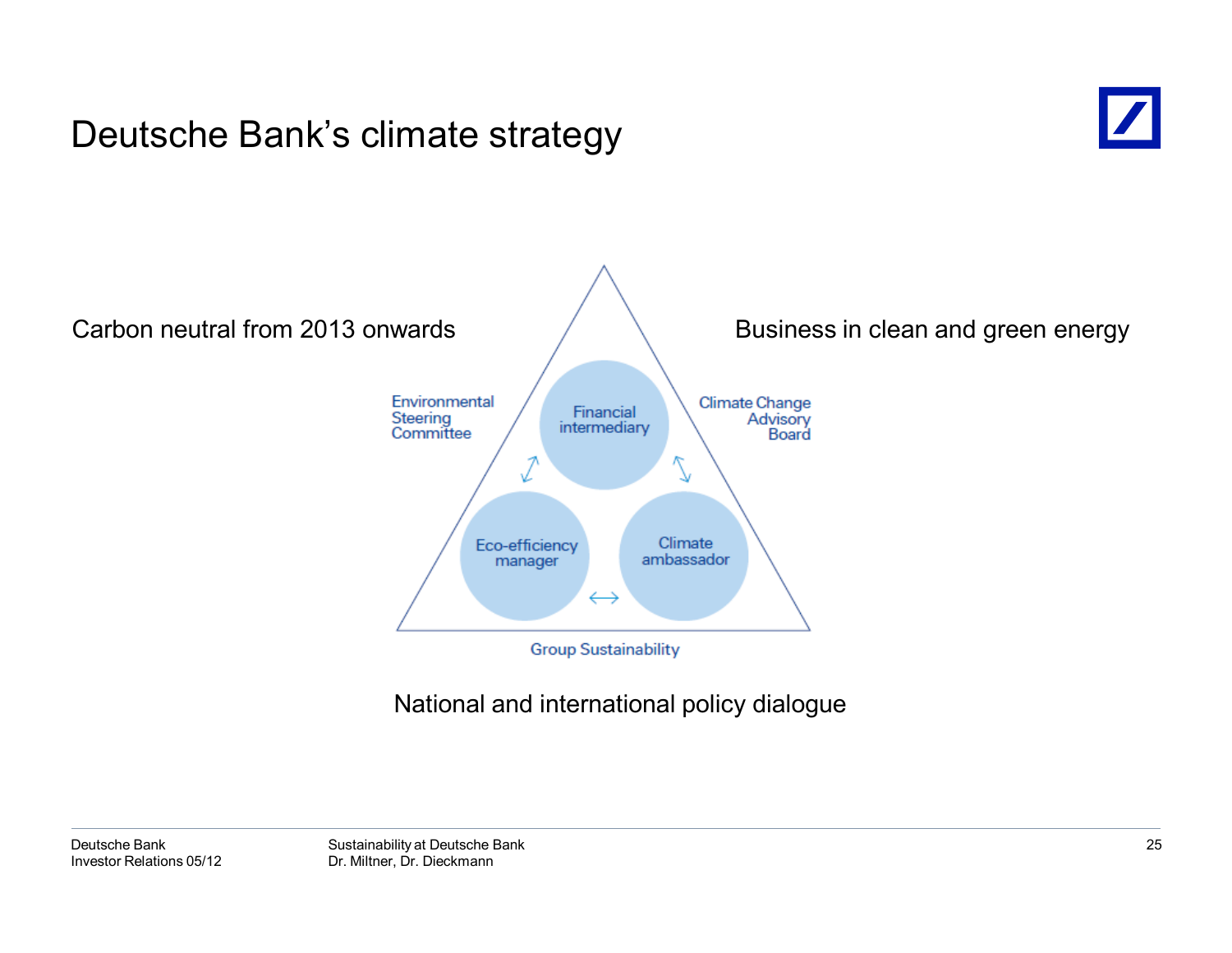# Areas of focus of the Environmental Steering Committee & the Climate Change Advisory Board



#### Environmental Steering Committee Climate Change Advisory Board

Coordination of bank wide business and strategy approaches

#### DB involvement in policy related activities

- Efforts to improve the EU Emissions Trading Scheme
- Durban climate change conference and creation of the Green Climate Fund
- Rio+20 Sustainable Development conference

#### External initiatives

 Participation in Global Leadership Technology Exchange, UN Sustainable Energy for All, UN Global Compact, World Business Council for Sustainable Development, requests for conference sponsorship (majority turned down)

#### May 2011

- Future of nuclear energy
- Business implications of the new 5-year plan in China
- Water challenges and opportunities
- Revisiting shale gas risks and opportunities

#### October 2011

- Macro-economic developments and implications for the energy sector
- Tapping different sources of capital to finance energy and climate related investments
- Changing dynamics between East and West in the energy area
- Trends in China and India
- The 'Super' EU electricity grid

#### May 2012 (forthcoming)

- Sustainable/long-term capitalism
- Energy efficiency and Germany's energy transition
- Developments in China, with a comparison to India and Latin America
- **Agriculture**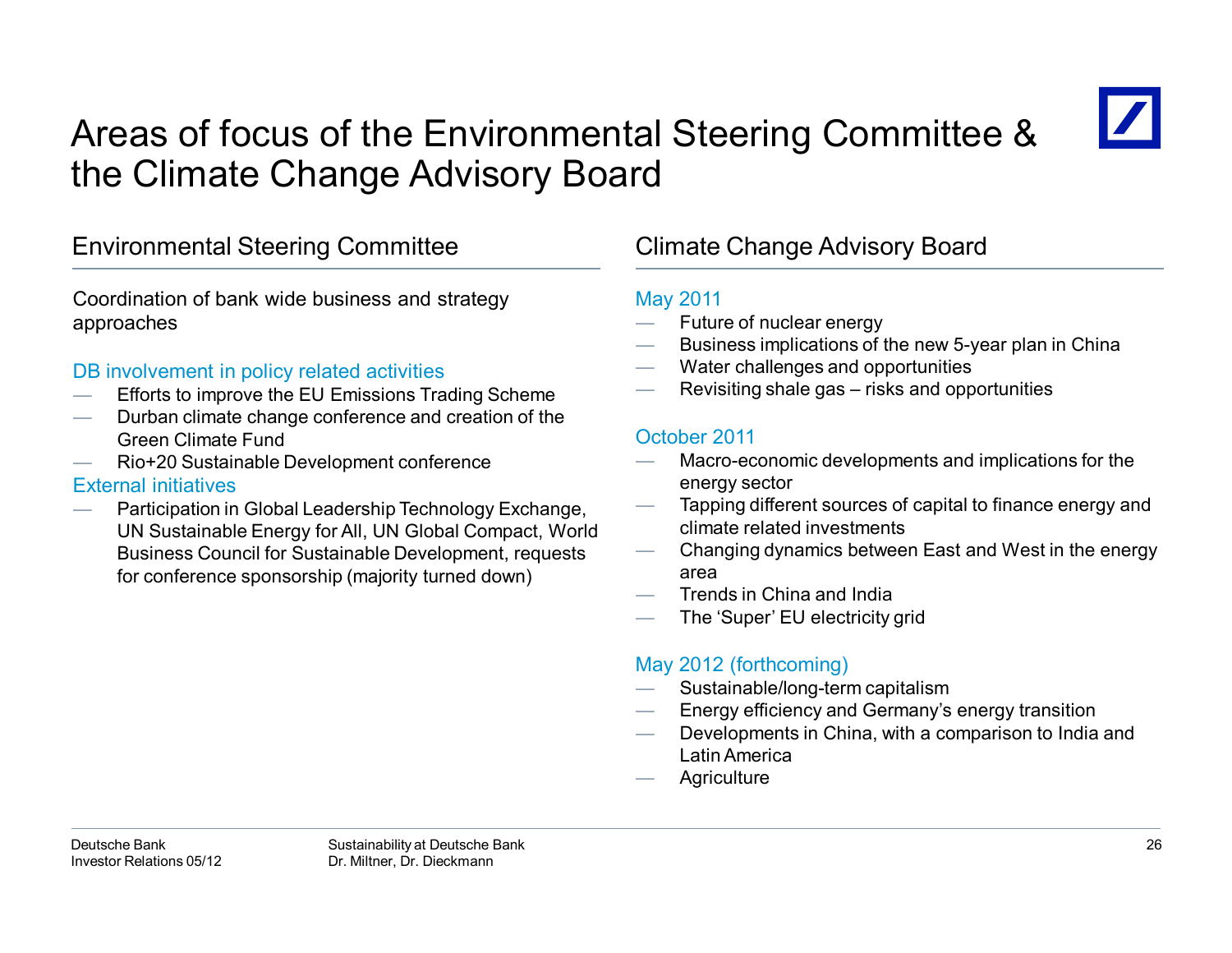

### Strategic initiative GET FiT Facilitate private sector investments in renewable energy in developing countries

From research to realization

- Concept presented for the first time in spring 2010
- Strong interest from public sector stakeholders and influence on international climate change negotiations
- Pilot country chosen in autumn 2011 with donor commitment processes currently ongoing

### Energy as driver of development



- Deutsche Bank as concept inventor, climate ambassador as well as credible and wellrespected sparring partner to the UN AGECC and the public sector in general
- Long-term commitment demonstrated during realization phase Deutsche Bank and KfW experts joined forces to address global challenge of poverty and climate change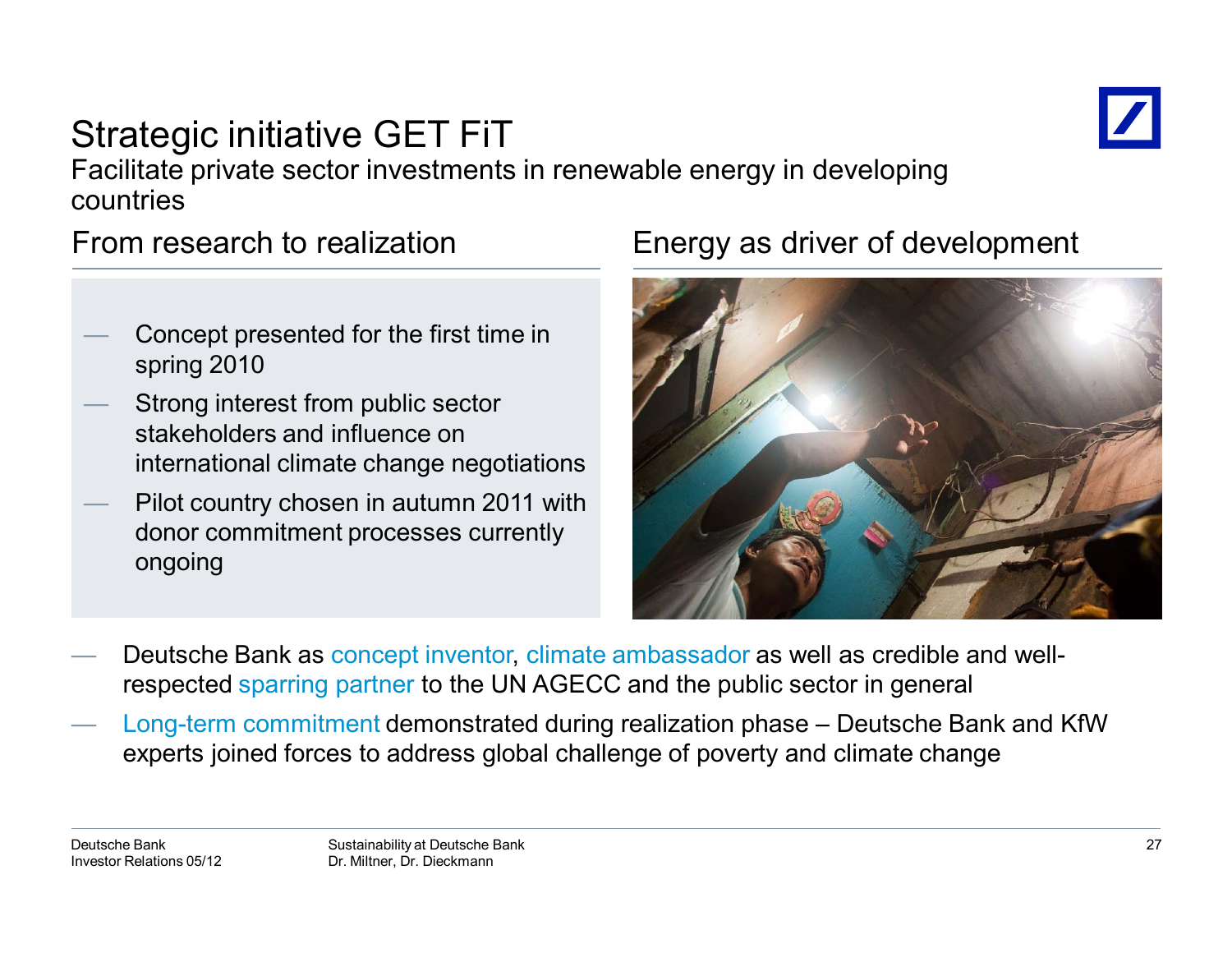



#### Financial overview and sustainability approach 1

- 2 Economics and Corporate Governance
- 3 Environment
- 4**Society**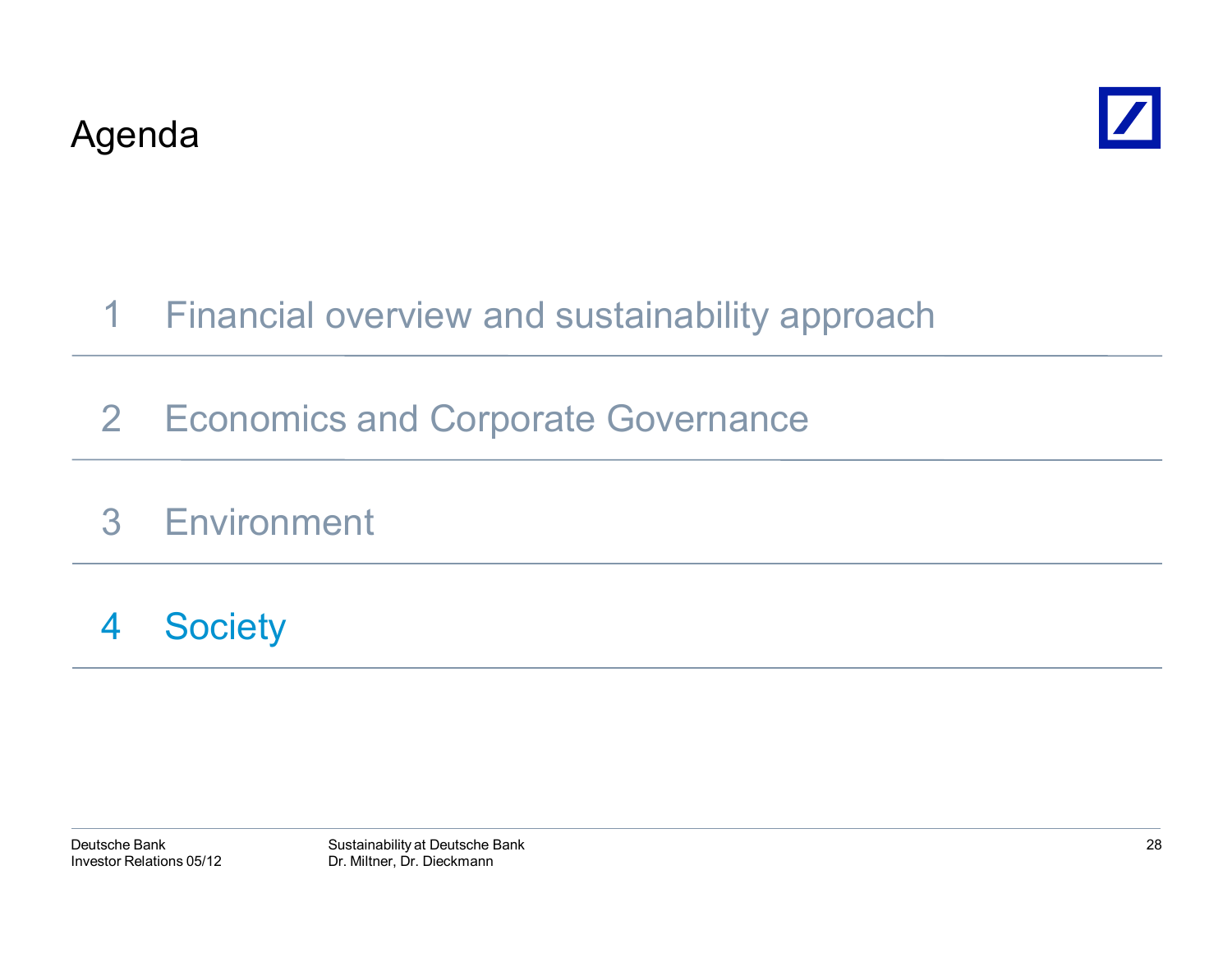# Deutsche Bank as an employer (1/3)





Note: Deutsche Postbank aligned its FTE definition to Deutsche Bank which reduced the Group number as of December 31, 2011 by 260 (prior periods not restated).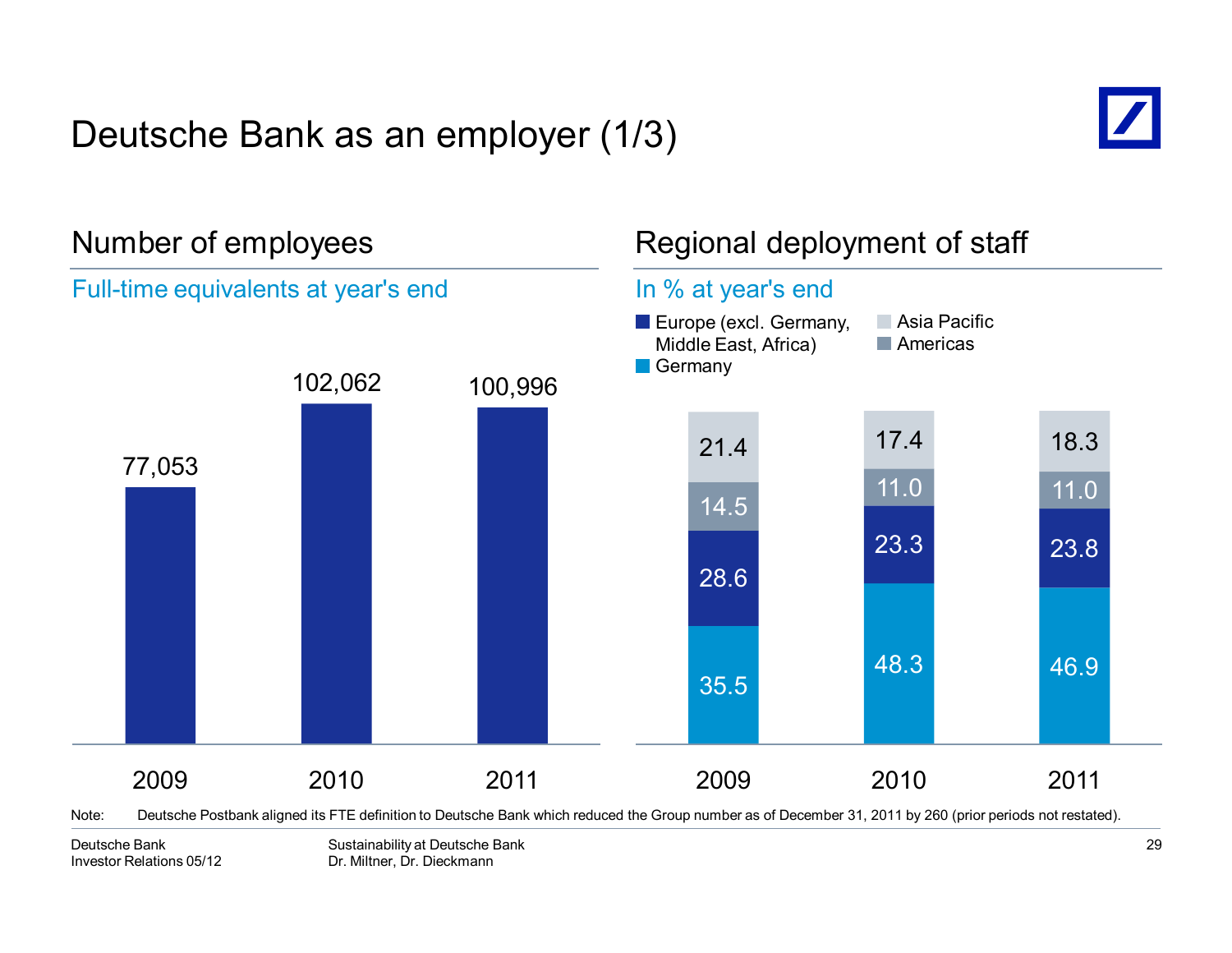### Deutsche Bank as an employer (2/3)





#### Deutsche BankInvestor Relations 05/12

Sustainability at Deutsche Bank Dr. Miltner, Dr. Dieckmann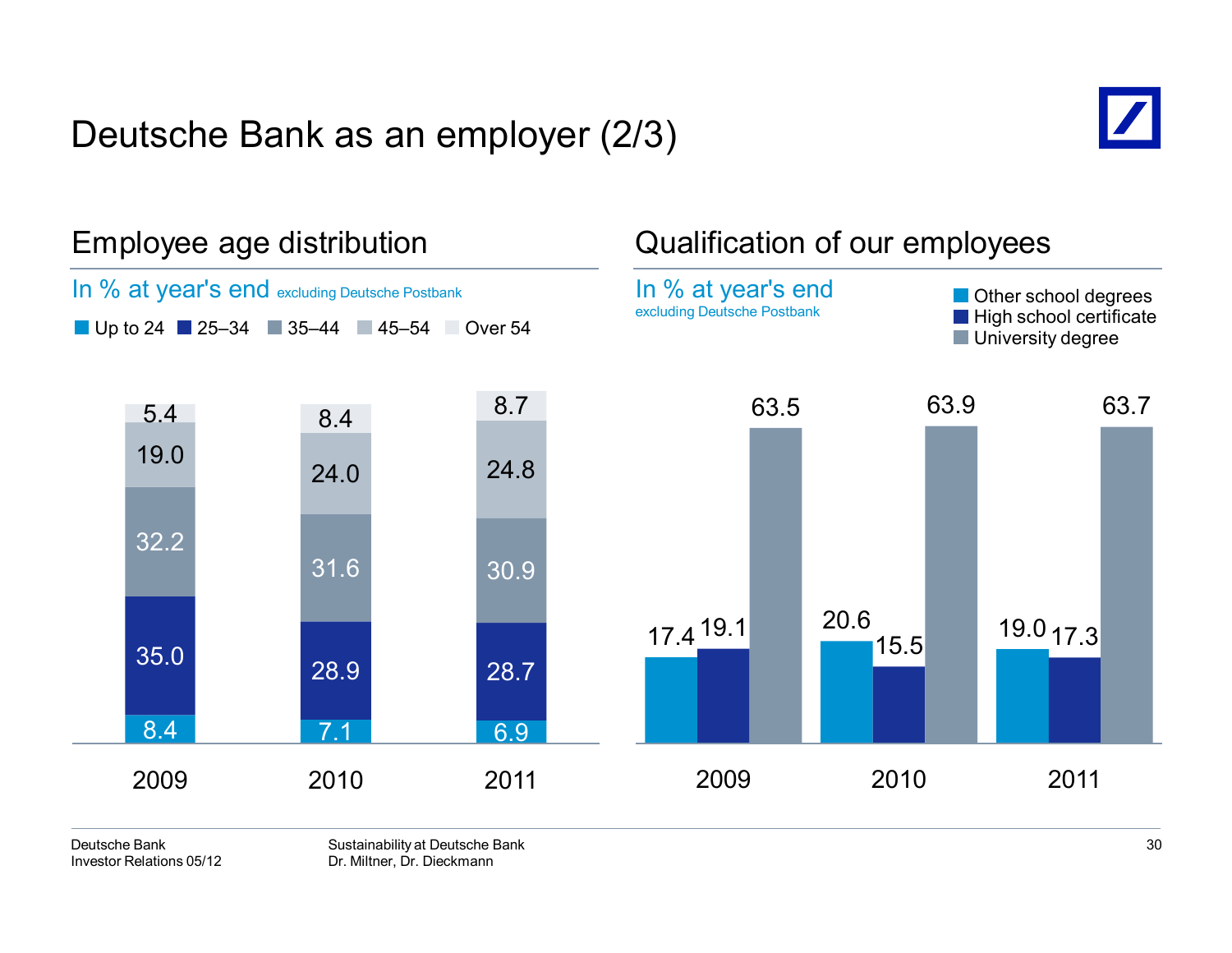### Deutsche Bank as an employer (3/3)



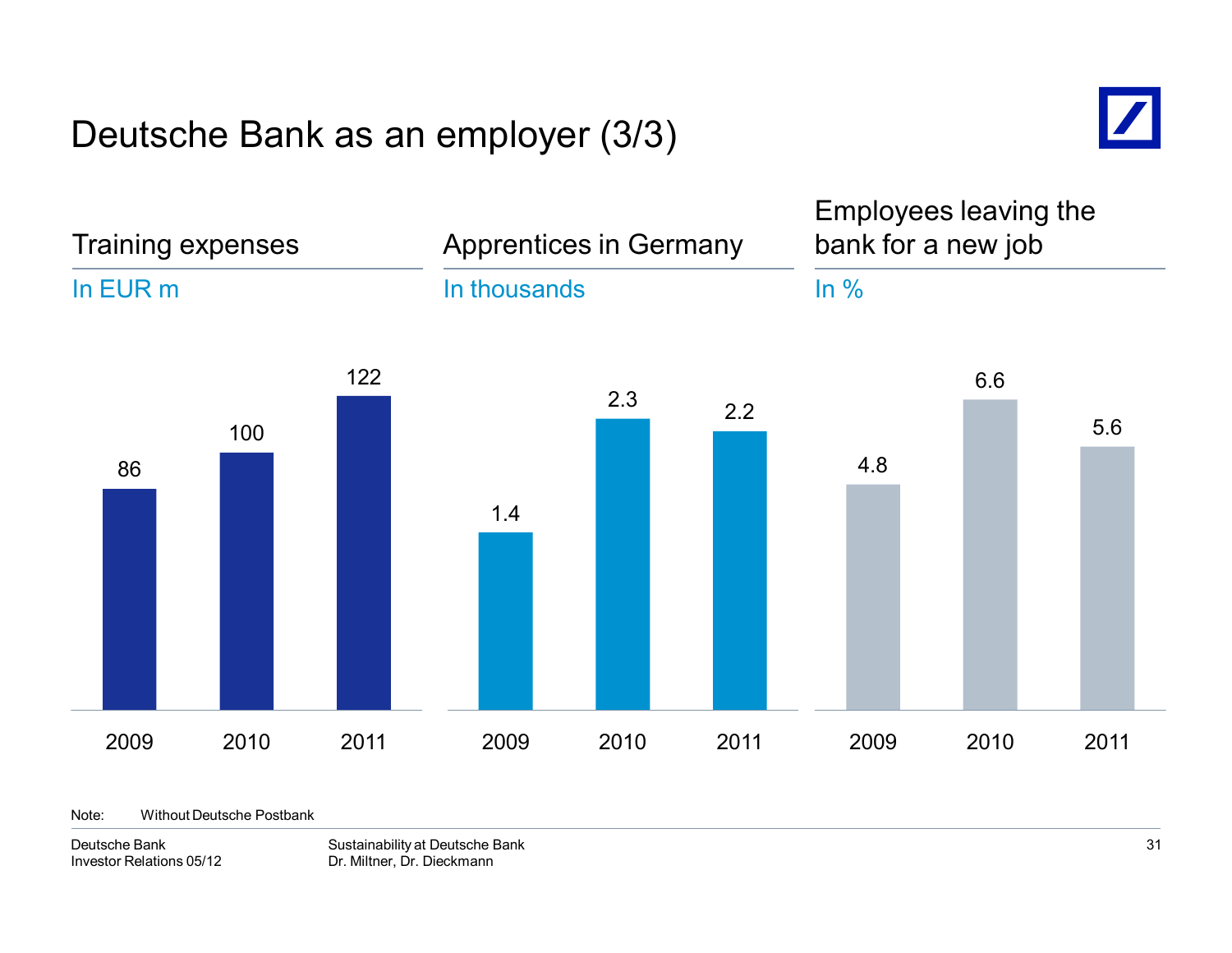### Employee commitment



Commitment is the overall bond between employees and the organisation they work in. In detail, commitment comprises three main elements: the emotional attachment to the Bank (identification), the willingness to go the 'extra mile' for the Bank (engagement) and the expectation to stay with the Bank (retention).



Note: In 2011 DB moved away from analyzing index scores towards analyzing % agreement scores

Deutsche BankInvestor Relations 05/12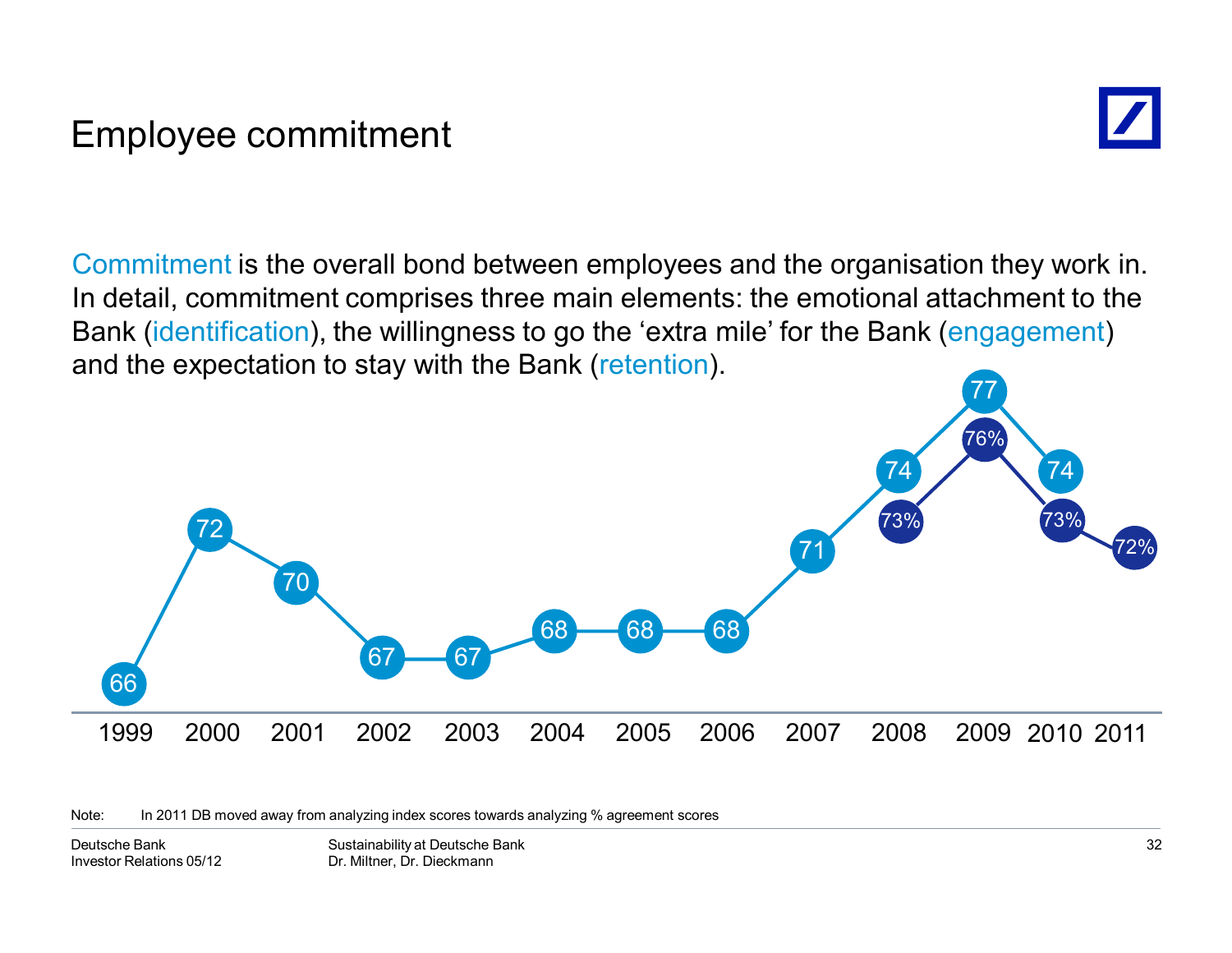### Diversity at Deutsche Bank



Target: Increase percentage of women in management positions

- Deutsche Bank Group committed itself to increase the worldwide proportion of its female senior executives at the Managing Director and Director levels to 25 percent by the end of 2018 and the proportion of female officers to 35 percent by the end of 2018 (DAX 30 self-commitment)
- 2011: Deutsche Bank met the 2011 senior executive target of 17 percent and outperformed the officer target of 29.3 percent, reaching 29.7 percent.

Accomplished Top Leaders Advancement Strategy (ATLAS)

Programme, established in 2009, to select women every year from all business units and regions to groom suitable candidates for the bank's top management.

Total percentage of women, in %



Percentage of women in management positions, in % (Managing Director, Director)



#### Regional diversity

Reach and local presence in over 70 countries and with staff from more than 135 nations

(1) 2010 excluding Deutsche Postbank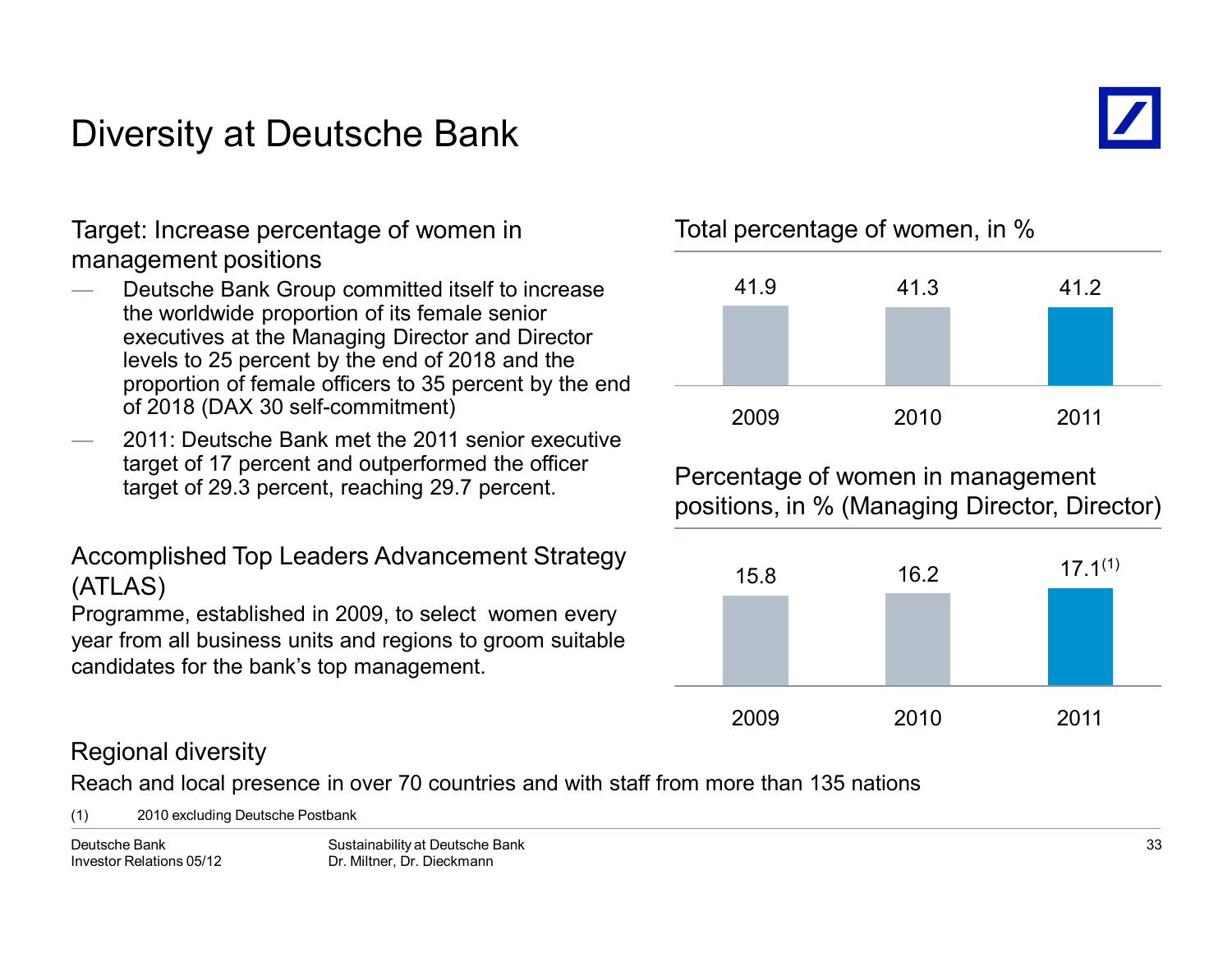# Deutsche among top 10% in sustainability ratings



### Sarasin(1)



### Sustainalytics<sup>(2)</sup>



### Oekom Research(3)



### $SAM<sup>(4)</sup>$

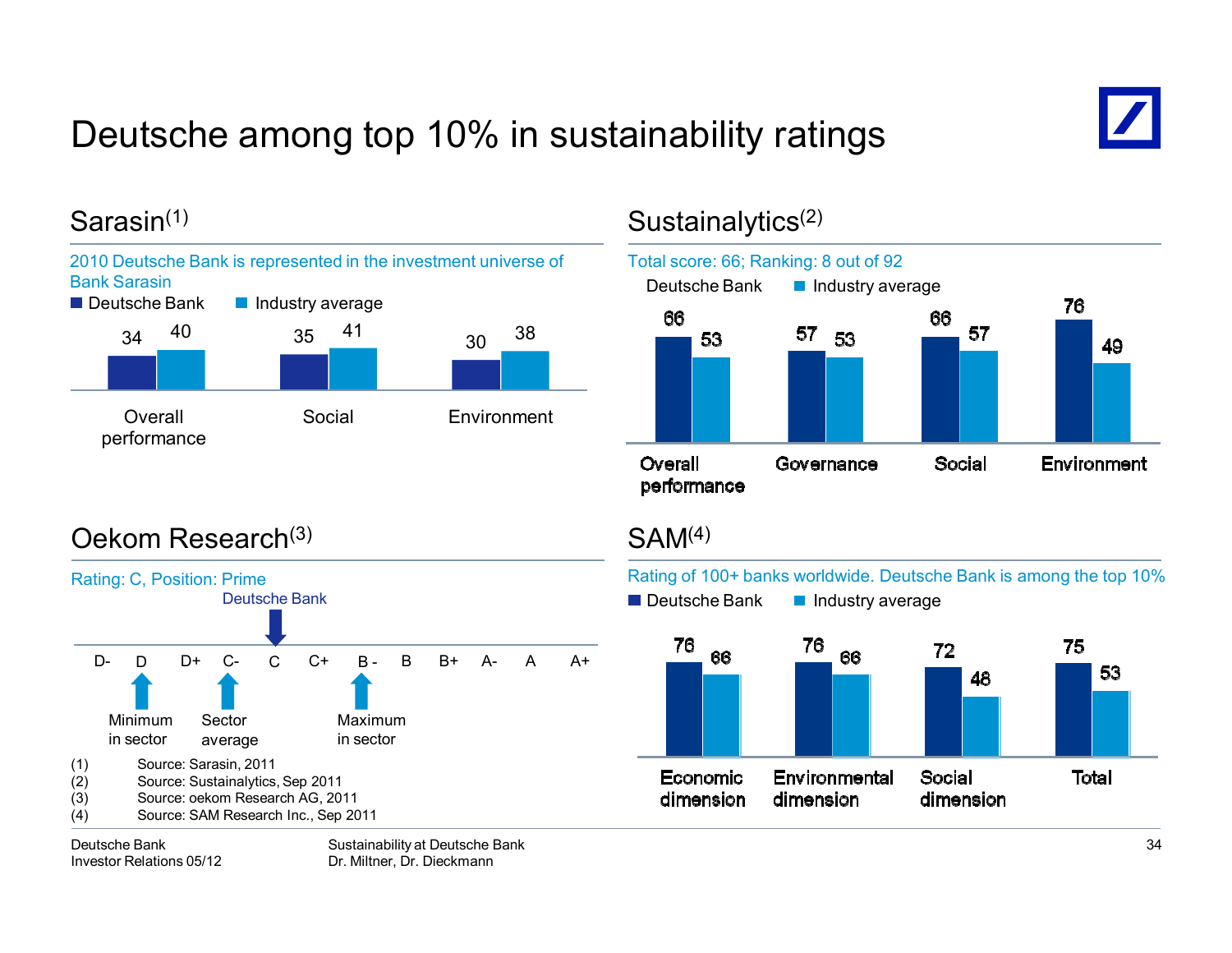Deutsche Bank

Investor Relations 05/12



# Additional information

Passion to Perform

Sustainability at Deutsche Bank Dr. Milton, Dr. Dieckmann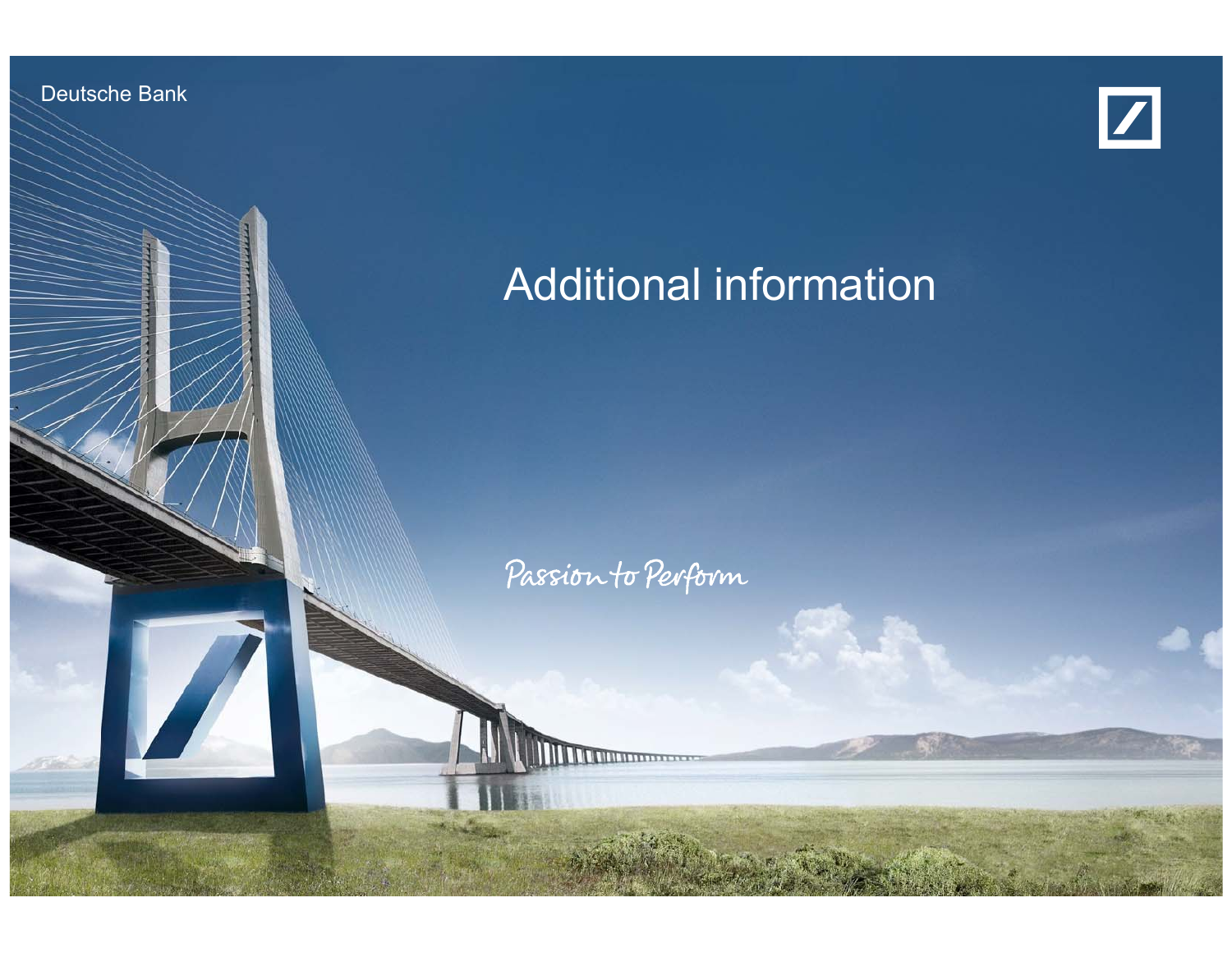### Governance structureManagement Board and Group Executive Committee





Deutsche BankInvestor Relations 05/12

Sustainability at Deutsche Bank Dr. Miltner, Dr. Dieckmann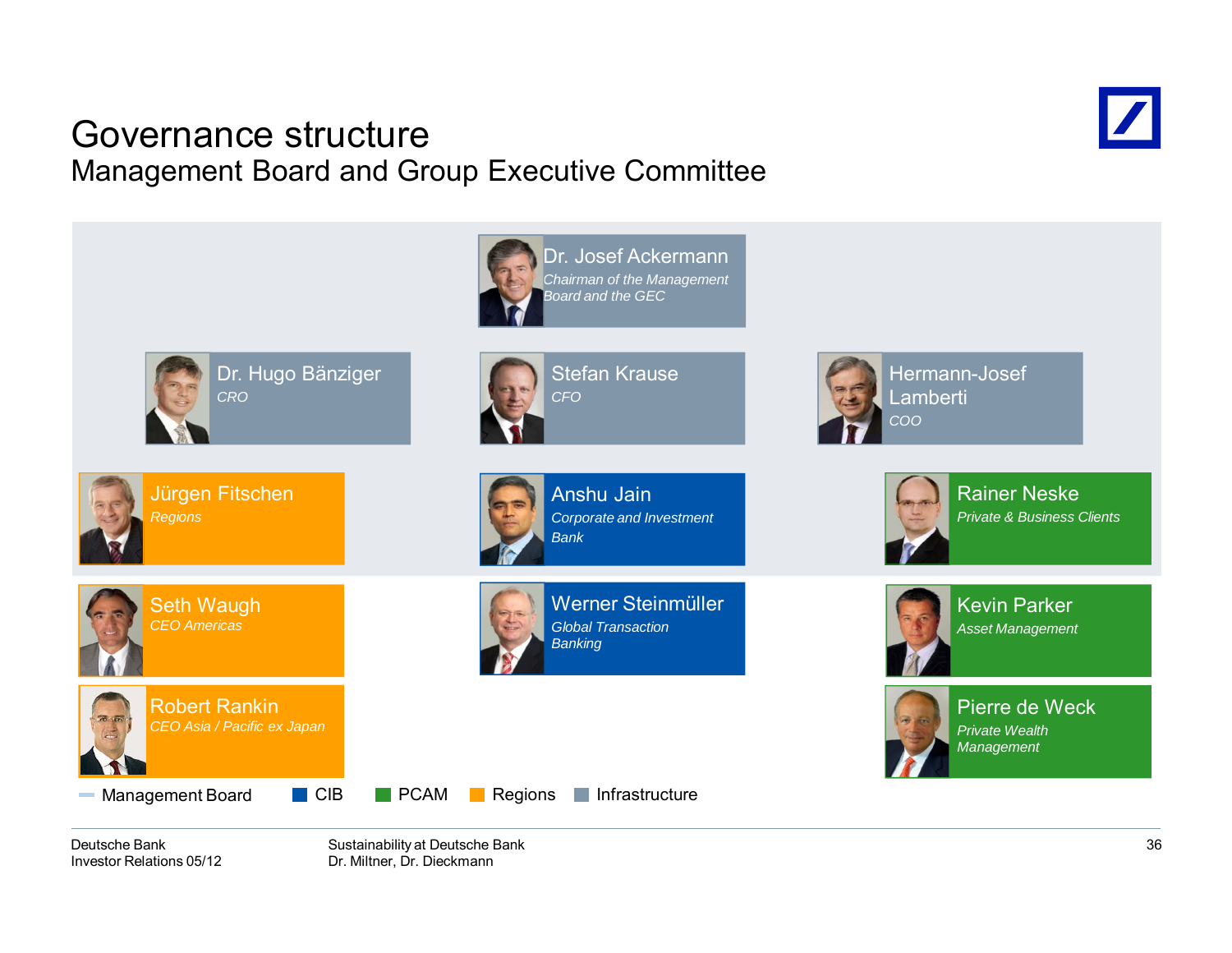# Function of the Supervisory Board and Management Board

Supervisory Board (20 members):



for senior management functions

— Develops recommendations that are presented to the Management

Board for decisions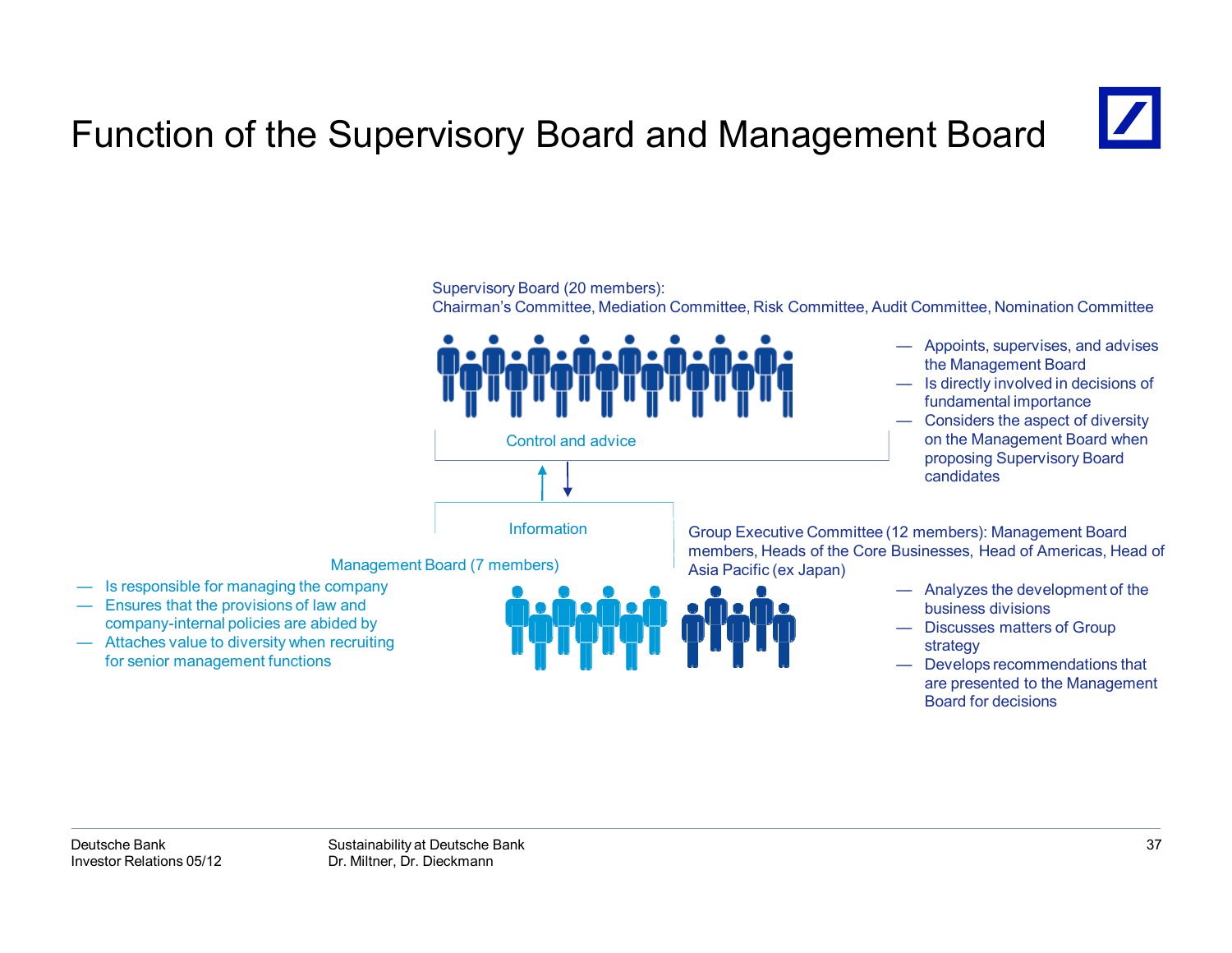### Members of Deutsche Bank's Supervisory Board



| <b>Member</b>                                                                                                     | <b>Principal Occupation</b>                                                           |                                                               |  |
|-------------------------------------------------------------------------------------------------------------------|---------------------------------------------------------------------------------------|---------------------------------------------------------------|--|
| Dr. Clemens Börsig                                                                                                | Chairman of the Supervisory Board of Deutsche Bank AG, Frankfurt am Main              |                                                               |  |
| Dr. Karl-Gerhard Eick                                                                                             | Management Consultant, KGE Asset Management & Consulting Ltd., London (UK)            |                                                               |  |
| Katherine Garrett-Cox                                                                                             | Chief Executive Officer, Alliance Trust PLC, Brechin, Angus (UK)                      | In accordance                                                 |  |
| Prof. Dr. Henning Kagermann                                                                                       | President of acatech - German Academy of Science and Engineering, Königs Wusterhausen |                                                               |  |
| Suzanne Labarge<br>Toronto (Canada)                                                                               |                                                                                       | <b>Stock Corporation</b><br>Act elected by<br>shareholders at |  |
| Maurice Lévy<br>Chairman and Chief Executive Officer, Publicis Groupe S. A., Paris (France)                       |                                                                                       |                                                               |  |
| Dr. Theo Siegert                                                                                                  | Managing Partner of de Haen Carstanjen & Söhne, Dusseldorf                            | the Annual                                                    |  |
| Dr. Johannes Teyssen                                                                                              | Chairman of the Management Board of E.ON AG, Oberding                                 | <b>General Meeting</b>                                        |  |
| Tilman Todenhöfer                                                                                                 | Managing Partner of Robert Bosch Industrietreuhand KG, Madrid (Spain)                 |                                                               |  |
| Werner Wenning                                                                                                    | Chairman of the Supervisory Board of E.ON AG, Leverkusen                              |                                                               |  |
| <b>Karin Ruck</b>                                                                                                 | Deputy Chairperson of the Supervisory Board, Deutsche Bank AG, Bad Soden am Taunus    |                                                               |  |
| Wolfgang Böhr<br>Deutsche Bank AG, Dusseldorf                                                                     |                                                                                       |                                                               |  |
| <b>Alfred Herling</b>                                                                                             | Deutsche Bank AG, Wuppertal                                                           |                                                               |  |
| Deputy Chairman of ver.di Vereinte Dienstleistungsgewerkschaft (until October 30, 2011), Hamburg<br>Gerd Herzberg |                                                                                       | In accordance<br>with the German                              |  |
| <b>Martina Klee</b>                                                                                               | Deutsche Bank AG, Frankfurt am Main                                                   | <b>Stock Corporation</b>                                      |  |
| <b>Henriette Mark</b>                                                                                             | Deutsche Bank AG, Munich                                                              | Act elected by<br>employees in<br>Germany                     |  |
| Gabriele Platscher                                                                                                | Deutsche Bank AG, Braunschweig                                                        |                                                               |  |
| <b>Marlehn Thieme</b>                                                                                             | Deutsche Bank AG, Bad Soden am Taunus                                                 |                                                               |  |
| <b>Stefan Viertel</b>                                                                                             | Deutsche Bank AG, Bad Soden am Taunus                                                 |                                                               |  |
| <b>Renate Voigt</b>                                                                                               | Deutsche Bank AG, Stuttgart                                                           |                                                               |  |
| Deutsche Bank                                                                                                     | Sustainability at Deutsche Bank                                                       | 38                                                            |  |

Investor Relations 05/12

Sustainability at Deutsche Bank Dr. Miltner, Dr. Dieckmann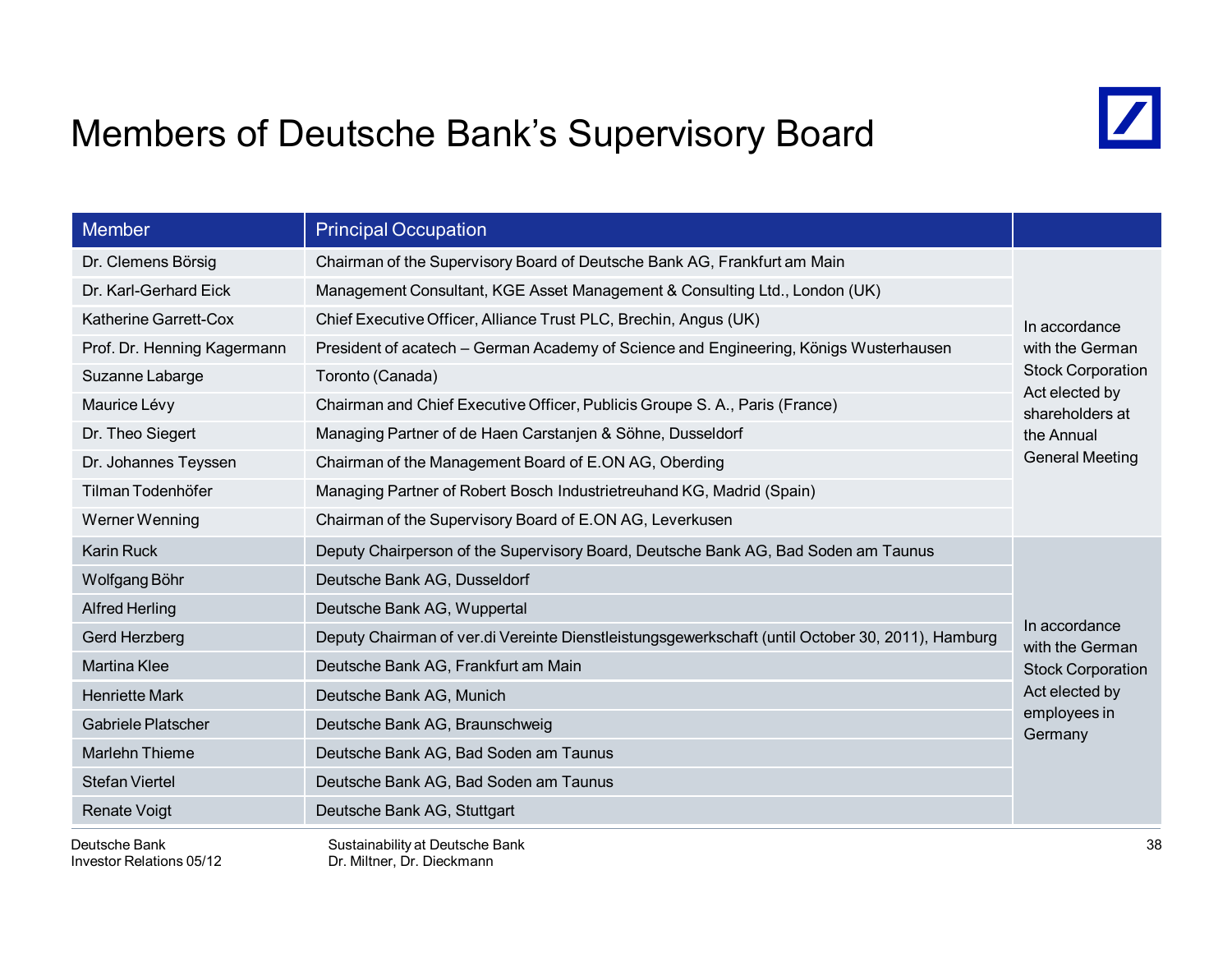### Compensation Governance structure enhancements



DB has further enhanced its existing Global Reward Governance Structure to ensure even better oversight and control for all compensation structures and practices on a group-wide basis. Core processes have been strengthened to align with the new European (CRD and CEBS) and German regulations (InstitutsvergütungsVerordnung – InstVV -) and one committee, the IRCC, has been added to enable DB to run a consistent approach on this specific clawback which is now applicable to all employees with Deferred Awards (see next slide re applicable clawbacks)

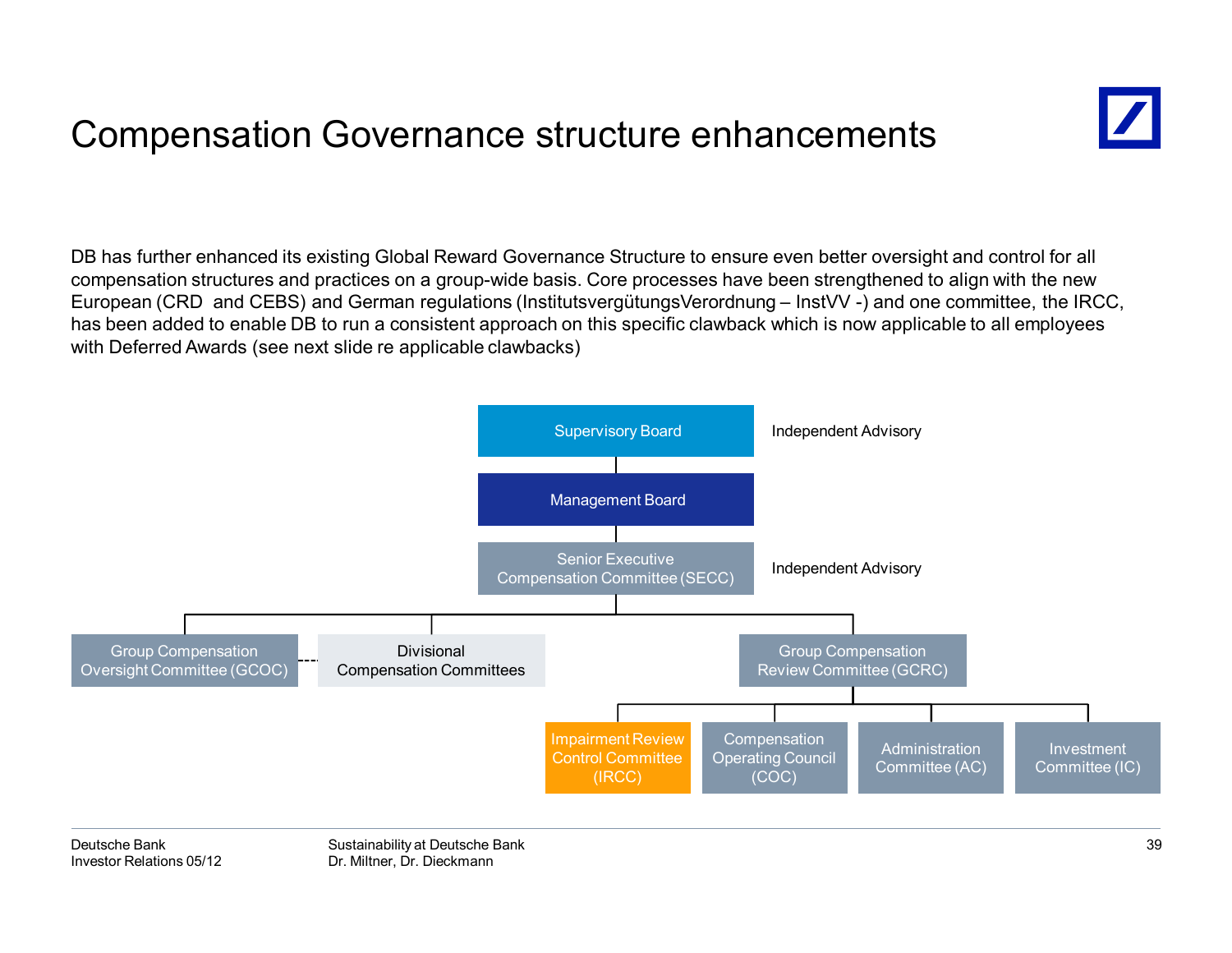# DB Group 2011 Compensation Structures & Clawback Provisions





- Group or Divisional Performance (NIBT) Provision
	- Vesting REA and RIA tranches are subject to forfeiture if Group or Divisional NIBT is negative
	- Only Group NIBT will apply for Infrastructure & Regional Management
- Performance Forfeiture Clawback
	- Up to 100% of outstanding RIA tranches are subject to forfeiture due to revenue impairment
- Policy/Regulatory Breach Clawback
	- Vesting REA and RIA tranches are subject to forfeiture of all vesting tranches within 12 months after the incident if an employee breaches a DB Group policy or procedure or any applicable laws or regulations imposed other than by the Bank
	- EUA is subject to clawback during the retention period in the event of Voluntary Termination, Termination for Cause, or Breach of Policy

![](_page_40_Figure_12.jpeg)

### 100% Cash

#### Deferred Award

- 50% **Restricted Incentive**  *(restricted cash award; 3 year equal tranche vest)*
- 50% **Restricted Equity**  *(restricted equity award; 3 year equal tranche vest)*
- Performance Forfeiture Clawback
	- Up to 100% of outstanding RIA tranches are subject to forfeiture due to revenue impairment
- Policy/Regulatory Breach Clawback
- Vesting REA and RIA tranches are subject to forfeiture of all vesting tranches within 12 months after the incident if an employee breaches a DB Group policy or procedure or any applicable laws or regulations imposed other than by the Bank

Performance & Clawback Provisions

Performance & Clawback Provisions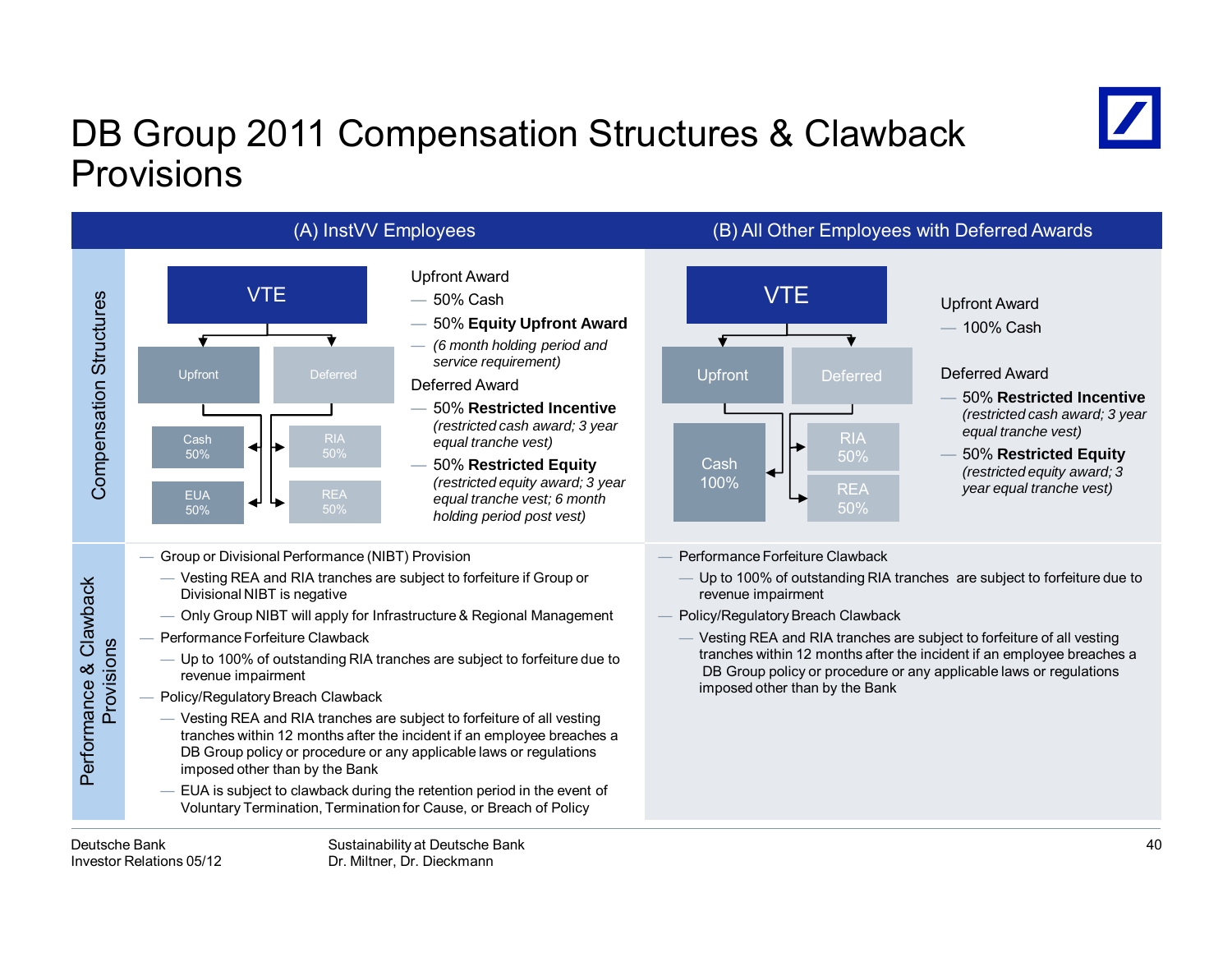### Environmental Steering Committee and Climate Change Advisory Board

![](_page_41_Picture_1.jpeg)

| <b>Environmental Steering</b><br><b>Committee Chair:</b><br><b>Caio Koch-Weser</b><br><b>Vice Chairman, Deutsche Bank</b><br><b>Group</b> | Members: Corporate & Investment Bank, Asset Management, Private Wealth<br>Management, Private & Business Clients, Communications, Compliance, Corporate<br>Development/Corporate Investments, Corporate Real Estate/Global Sourcing, Risk<br>Management, DB Research, Group Sustainability |
|-------------------------------------------------------------------------------------------------------------------------------------------|--------------------------------------------------------------------------------------------------------------------------------------------------------------------------------------------------------------------------------------------------------------------------------------------|
| <b>Climate Change Advisory Board</b><br><b>Members</b>                                                                                    | <b>Principal Occupation</b>                                                                                                                                                                                                                                                                |
| <b>Lord Browne</b>                                                                                                                        | MD and Managing Partner, Europe, of Riverstone Holdings and former CEO of BP (UK)                                                                                                                                                                                                          |
| John Coomber                                                                                                                              | Member of the Board of Directors, Swiss Re, Chairman of the Climate Group, and Chief<br>Executive, The Pension Cooperation (UK)                                                                                                                                                            |
| <b>Fabio Feldmann</b>                                                                                                                     | CEO, Fabio Feldmann Consultores and former Executive Secretary, Brazilian Forum on<br>Climate Change (Brazil)                                                                                                                                                                              |
| Dr. Jamshed Irani                                                                                                                         | Director, Tata Sons Limited (India)                                                                                                                                                                                                                                                        |
| Amory B. Lovins                                                                                                                           | Chairman and Chief Scientist, Rocky Mountain Institute (USA)                                                                                                                                                                                                                               |
| Lord Oxburgh                                                                                                                              | Member of the Advisory Board, Climate Change Capital and former Chairman of Shell<br>(UK)                                                                                                                                                                                                  |
| Prof. Hans Joachim Schellnhuber                                                                                                           | CBE, Director of Potsdam Institute for Climate Impact Research (Germany)                                                                                                                                                                                                                   |
| <b>Prof. Robert Socolow</b>                                                                                                               | Professor/Co-Director, The Carbon Mitigation Initiative, Princeton University (USA)                                                                                                                                                                                                        |
| Prof. Dr. Klaus Toepfer                                                                                                                   | Former Federal Minister for Environment, Nature Conservation, and Nuclear Safety,<br>Germany (Germany)                                                                                                                                                                                     |
|                                                                                                                                           |                                                                                                                                                                                                                                                                                            |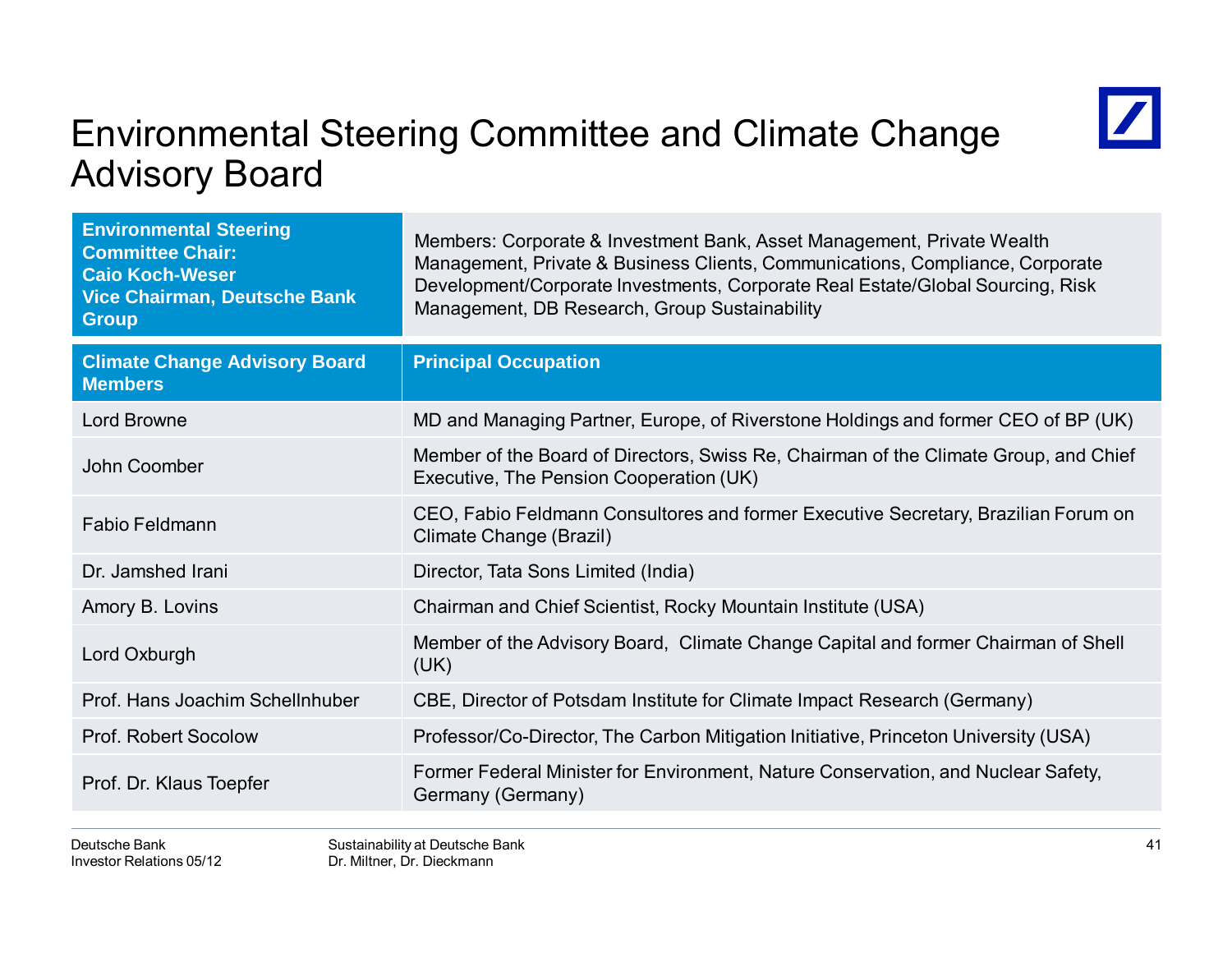### Holistic risk management approach

![](_page_42_Picture_1.jpeg)

![](_page_42_Figure_2.jpeg)

#### Our commitment to international standards is an integral part of our internal policy framework

Deutsche BankInvestor Relations 05/12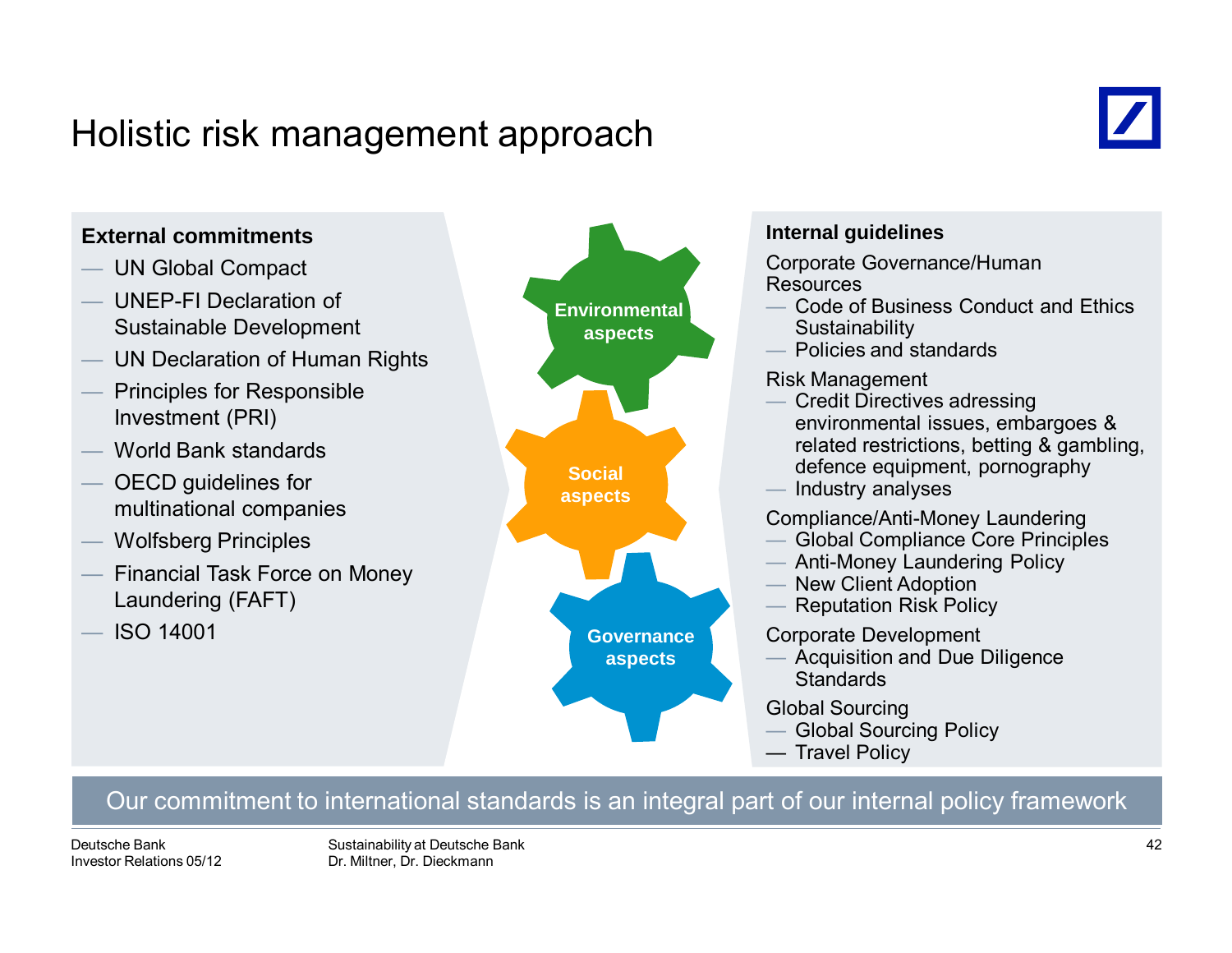### Carbon neutrality achievements

![](_page_43_Picture_1.jpeg)

- Incentivised greater than expected energy savings, helping to reduce the cost of the carbon neutral commitment.
- EUR 16.9 million in energy cost savings between 2008 and end of 2012. Savings are ongoing and represent a 20% return on investment
- Created an essential building block for our climate change related businesses
- Matches similar commitments by clients and peers 59% of top 500 companies have an emission reduction target (including 71% in the financial sector), up from 41% in 2008.
- Enhanced our expertise leading to a new source of business:
	- two high-profile externally mandated funds
	- a potential mandate from China's Ministry of Finance
	- positioning for emerging multi-billion Euro energy efficiency markets in California, the UK, and Germany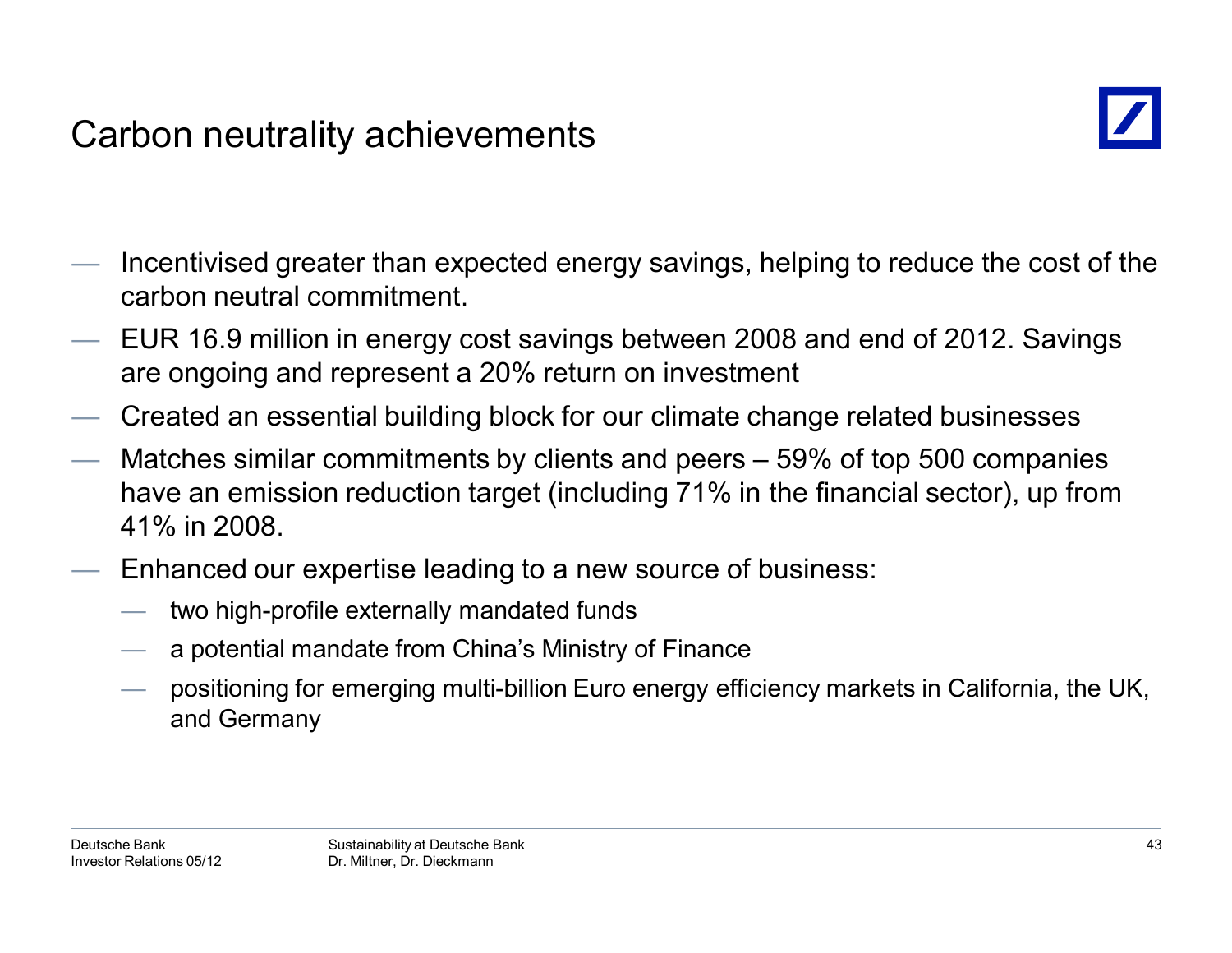### Greentowers – benchmark for future projects

![](_page_44_Picture_1.jpeg)

In the course of Europe's most comprehensive reconstruction project, Deutsche Bank's towers in Frankfurt, Germany, are one of the most environmentally friendly high-rise buildings in the world.

![](_page_44_Picture_3.jpeg)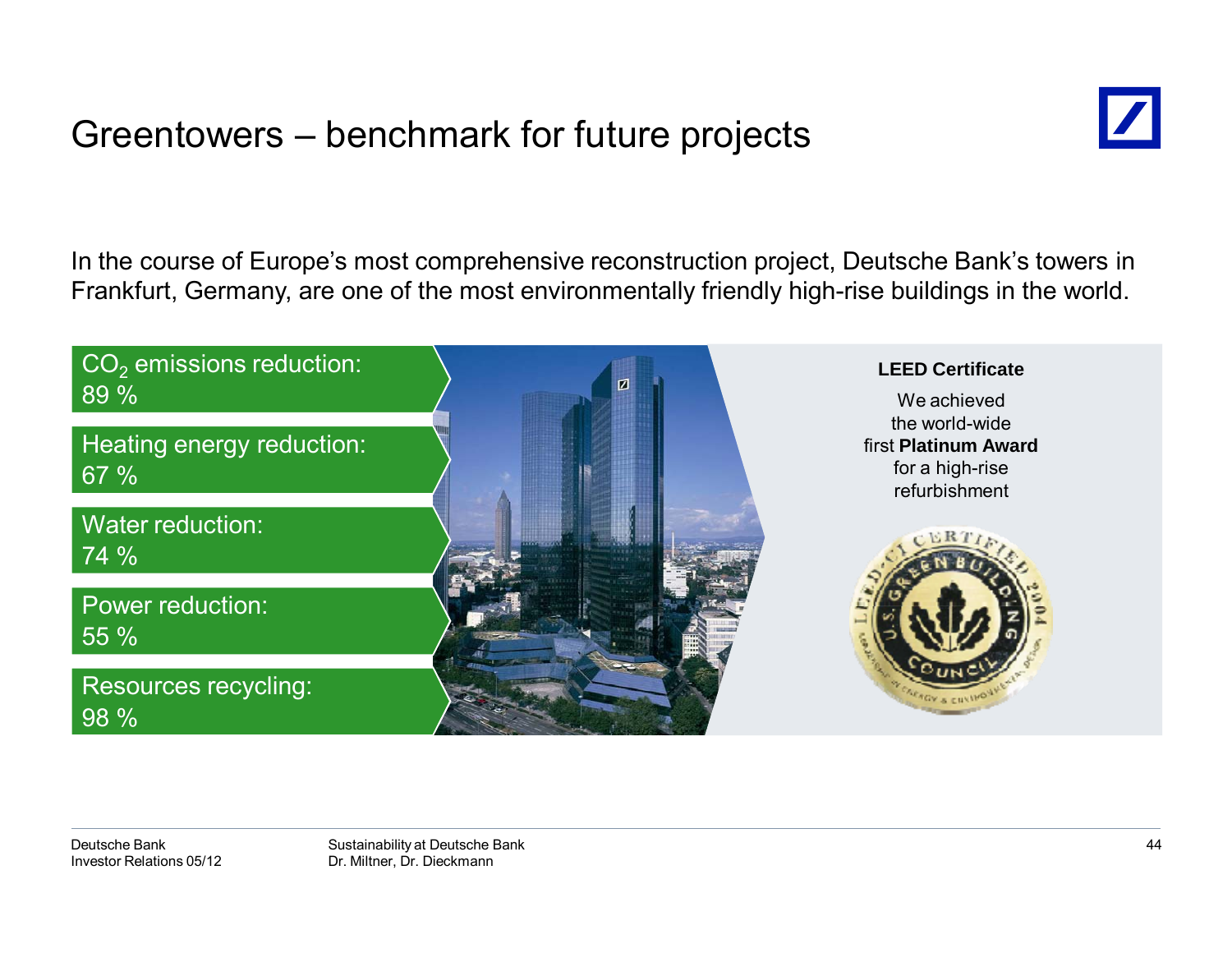![](_page_45_Picture_0.jpeg)

# Desertec – DB as founding member of the Desertec Industrial Initiative (Dii)

### The Desertec vision

![](_page_45_Figure_3.jpeg)

### Key Facts

- Created in November 2009 DB as founding member
- Today, Dii has 19 shareholders and more than 30 associated partners from 14 countries in Europe an MENA
- Substantial increase in public awareness achieved
- Roll-out plan to be issued in the course of 2012

- Private sector consortium as think tank for one of the world's most ambitious energy cooperation projects
- DB's continued support for the Desertec project is emblematic of its climate and financial leadership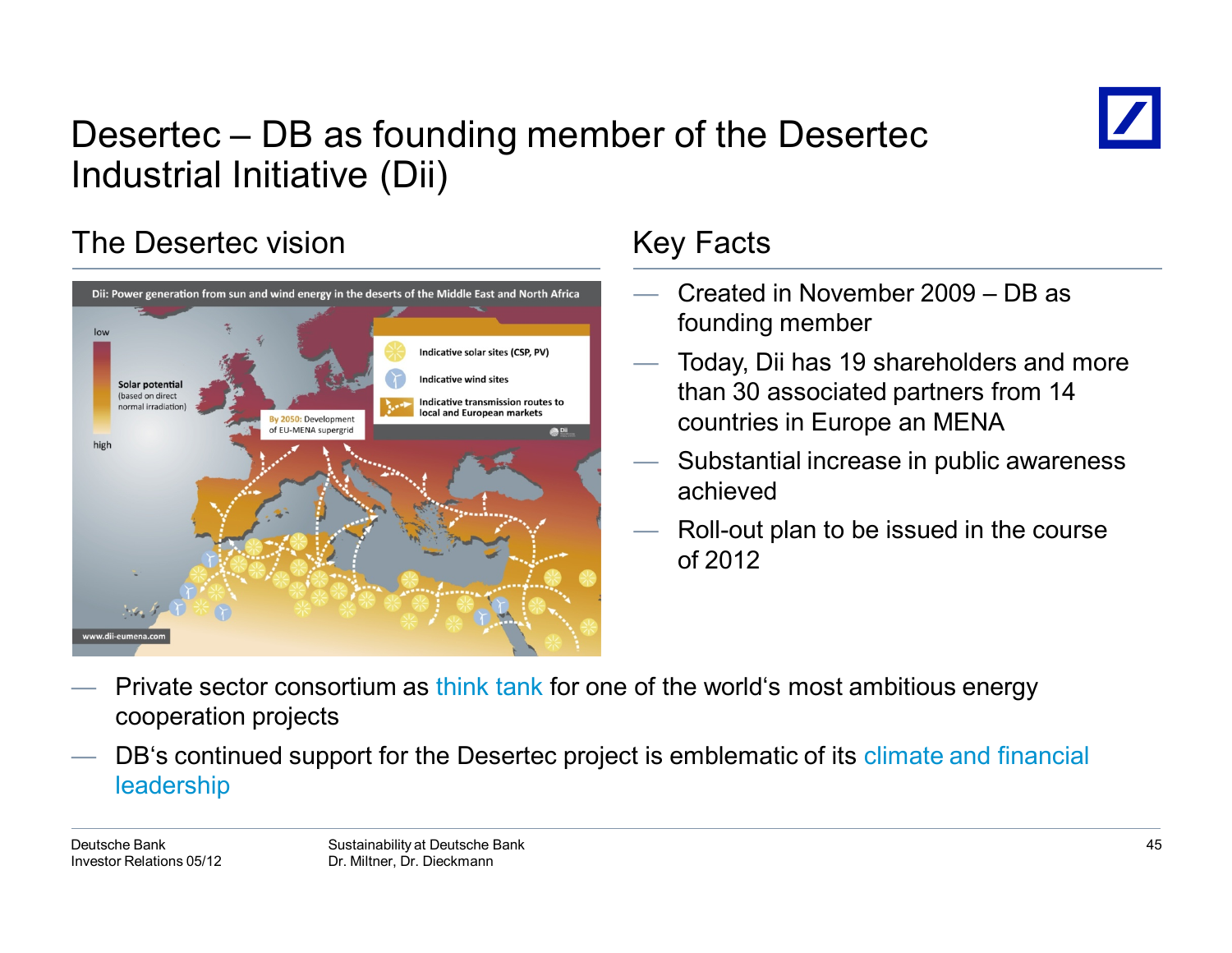# Human and labor rights

![](_page_46_Picture_1.jpeg)

### Human rights

- International guidelines (e.g. the World Bank Standards, the OECD Principles for Multinational Enterprises, the UN Global Compact Principles) are applied in our business
- Deutsche Bank's Code of Conduct requires to maintain equal opportunities by not discriminating based on age, disability, ethnic background, skin color, gender, pregnancy, sexual orientation and identity, nationality, religion, civil status, or any other characteristic
- In 2010 we started a human rights program to further raise consciousness
- Deutsche Bank joined a combined initiative with other banks such as UBS, CS, Barclays etc to develop a guidance for the implementation of Ruggie's "Protect, Respect and Remedy' Framework for Business and Human Rights" (The Thun Group)

### Labor rights

- Close and trusting collaboration with labor representatives is maintained
- International Labor Organization's (ILO) standards are strictly followed
- Deutsche Bank's Vendor's Code of Conduct includes the recognition of equal opportunities and the right to collective bargaining and adequate minimum wage and benefits – in case of violation, we end the business relationship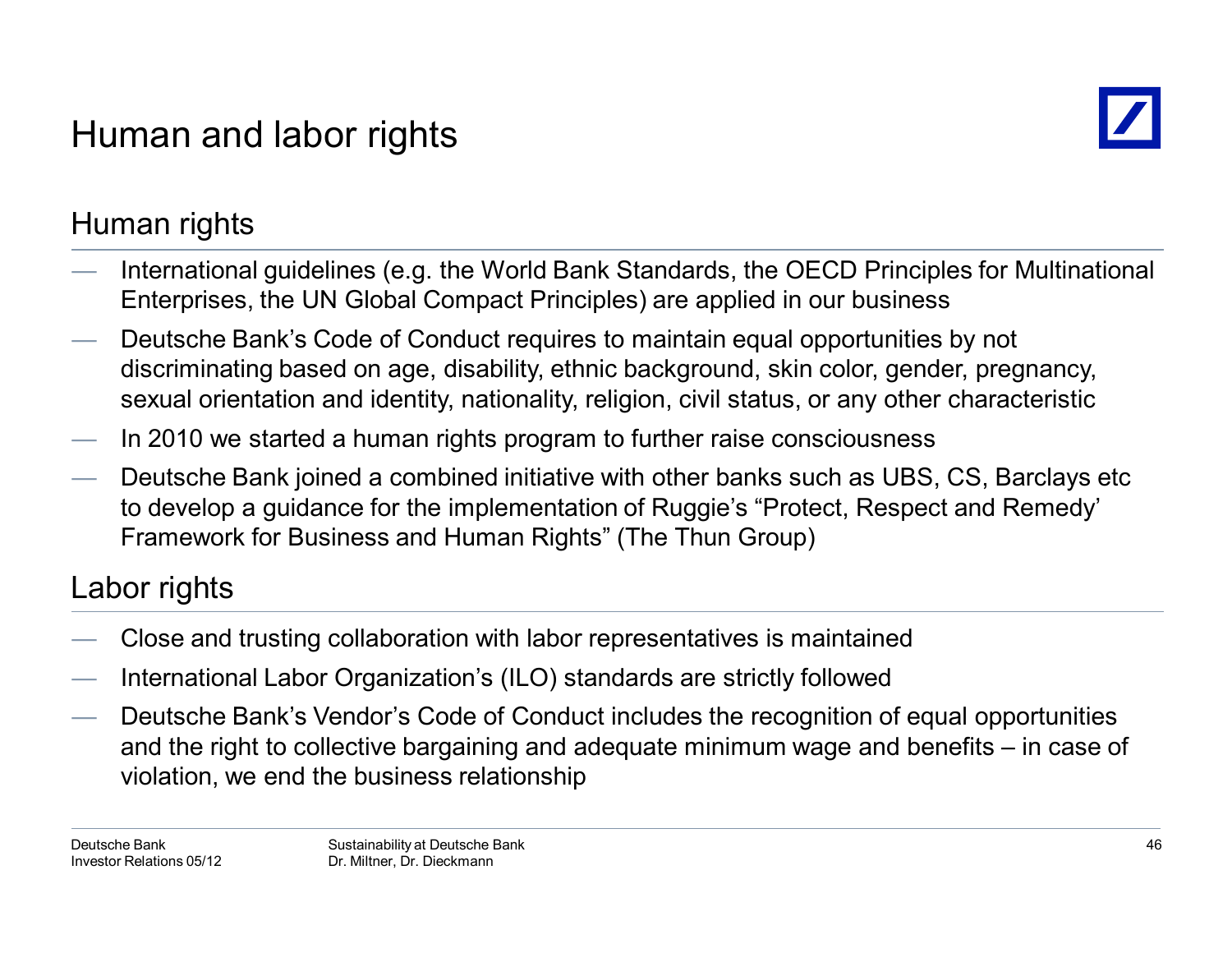# Deutsche is listed in most important ESG/SRI indices

![](_page_47_Picture_1.jpeg)

| Indices                                           |                                                    | <b>Listed since</b>          | <b>Indices</b> |                                 | Listed since |
|---------------------------------------------------|----------------------------------------------------|------------------------------|----------------|---------------------------------|--------------|
| <b>SUSTAINALYTICS</b>                             | <b>Sustainalytics</b>                              |                              |                | <b>ECPI</b>                     |              |
|                                                   | <b>Stoxx ESG Leaders</b>                           | 2001                         |                | <b>ECPI</b>                     | 2002         |
|                                                   |                                                    |                              |                | <b>ECPI Ethical Index</b>       | 2006         |
|                                                   | <b>SAM</b>                                         |                              |                |                                 |              |
|                                                   | <b>DJSI World</b>                                  | 1999 - 2011                  |                | <b>FTSE</b>                     |              |
| <b>Dow Jones</b><br><b>Sustainability Indexes</b> | <b>DJSI STOXX</b><br><b>DJSI</b> Europe            | $2006 - 2009$<br>2010 - 2011 |                |                                 |              |
|                                                   | <b>Bank Sarasin</b>                                | 2007                         | FTSE4Good      | FTSE4GOOD<br>Europe Index (EUR) | 2001         |
| DAX dobal<br>Internationale Indizes               | DAXglobal                                          |                              |                | FTSE4GOOD                       | 2008         |
|                                                   | Sarasin Sustainability<br><b>Germany Index EUR</b> |                              |                | Global Index (USD)              |              |
|                                                   | <b>Vigeo</b>                                       |                              |                | FTSE 100 Short Index            | 2008         |
| <b>SPI</b>                                        | <b>ASPI index</b>                                  | 2001                         |                | <b>CDP</b>                      |              |
|                                                   |                                                    |                              | <b>ENDS</b>    | <b>CDP</b>                      | 2010         |
| <b>NASDAQ OMX</b>                                 | <b>CRD Analytics</b>                               |                              |                | <b>Carbon Strategy Europe</b>   |              |
|                                                   | NASDAQ OMX CRD                                     |                              |                | <b>Carbon Disclosure</b>        | 2010         |
|                                                   | Global Sustainability 50<br>Index                  | 2009                         |                | Leadership Index<br>(Germany)   |              |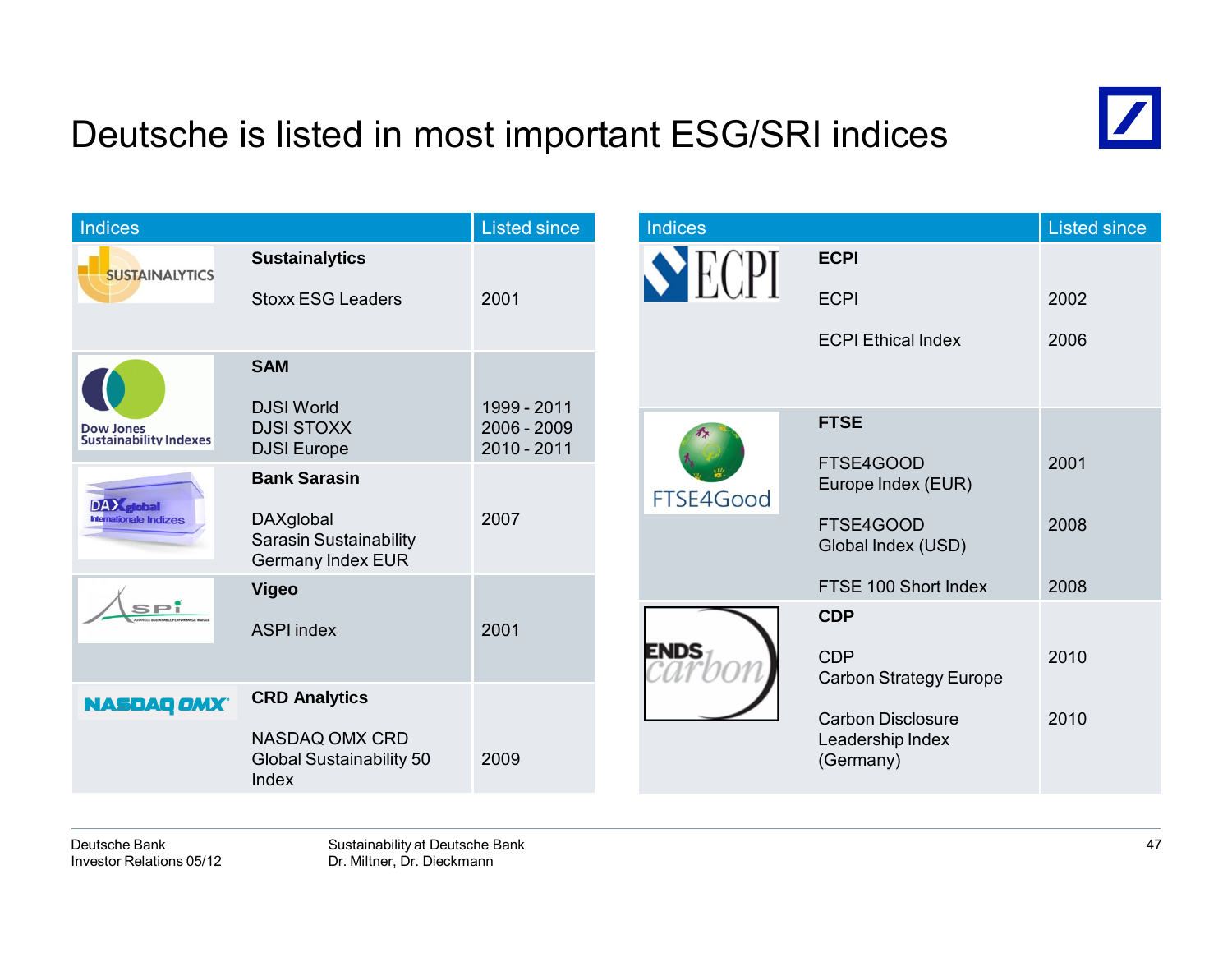# Microcredits – from philanthropy to the business case

![](_page_48_Picture_1.jpeg)

Via Deutsche Bank approximately USD 215 m have been channeled to more than 119 microfinance institutions in more than 50 countries in the past fifteen years. Result: aggregate loan volume of USD 1.25 bn has been granted to 2.76 m borrowers so far.

#### **DB Microcredit Development Fund (DBMDF)**

 Since 1997 investment of USD 7.9 m in loans to 60 microfinance institutions in 33 countries

#### **Global Commercial Microfinance Consortium**

 Aggregate lending of USD 89m; closed in 2005; 41 MFIs in 24 countries

#### **db Microfinance-Invest No. 1**

- Debt securities of Euro 60 m, issued in 2007 with EUR 38 m secured by Deutsche Bank's private clients, EUR 18 m by Kreditanstalt für Wiederaufbau and EUR 4 m by Deutsche Bank
- Money was used by 20 microfinance institutions to grant at least 100,000 micro loans in 15 emerging and developing countries

#### **FINCA Microfinance Fund BV**

 Subordinated debt of USD 21.2 m, closed in 2009, raised for 7 affiliates of FINCA International, a microfinance network

![](_page_48_Picture_12.jpeg)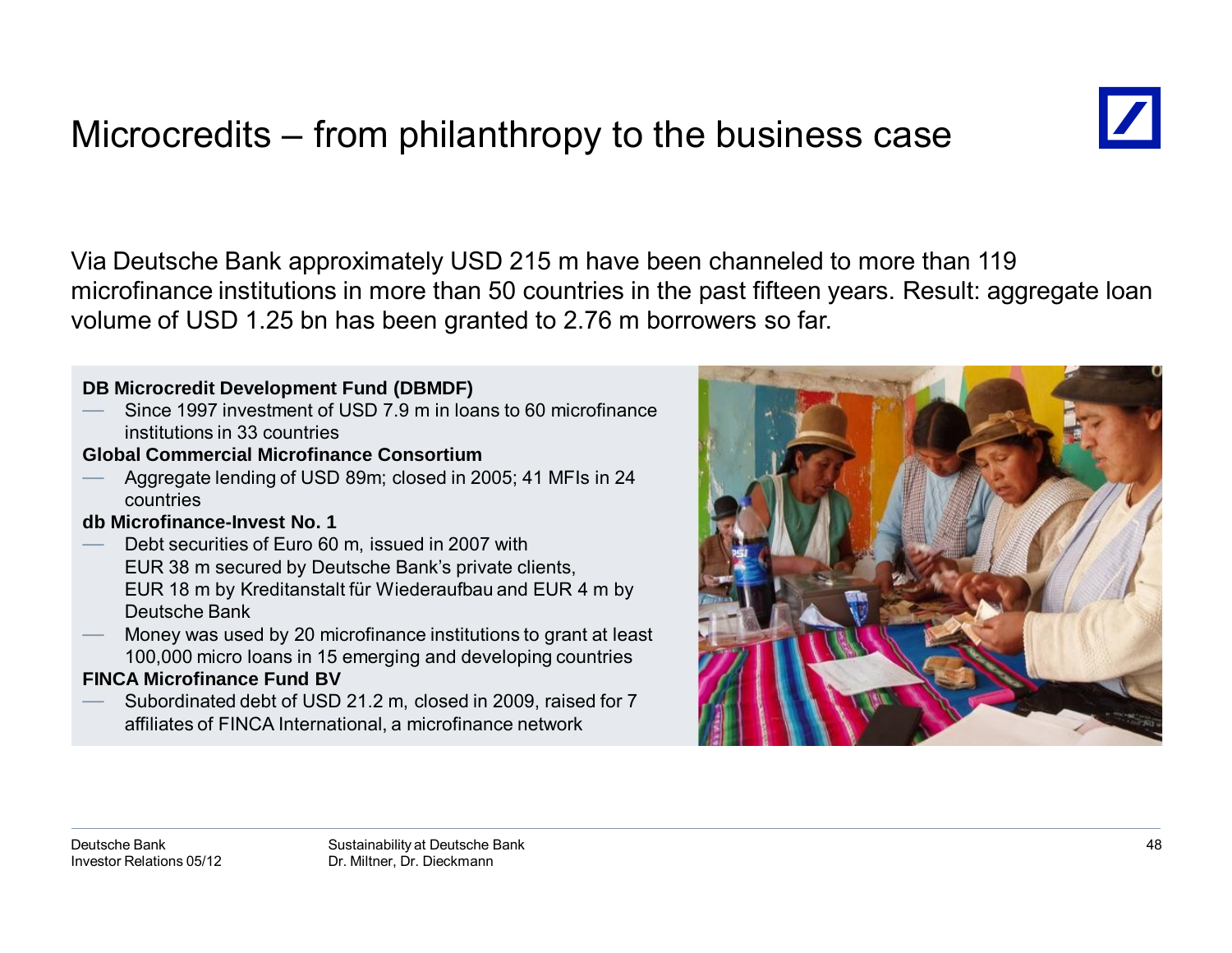# Global social responsibility investments

![](_page_49_Picture_1.jpeg)

With a total investment of over 83 million  $\epsilon$  in 2011, Deutsche Bank and its foundations were among the world's most active corporate citizens.

(1) EUR 83.1 m

### Investments by area of activity

EUR 83.1 m in total

### 3929275CSR investments 2009 2010 2011%Social InvestmentsEmployee Engagement **Education** Art & Music

Total investments EUR 81.1 m EUR 98.1 m

### Regional split of investments

### EUR 83.1 m in total

![](_page_49_Figure_7.jpeg)

(1) Due to increased support for Education & Science and outstanding commitment to disaster relief efforts